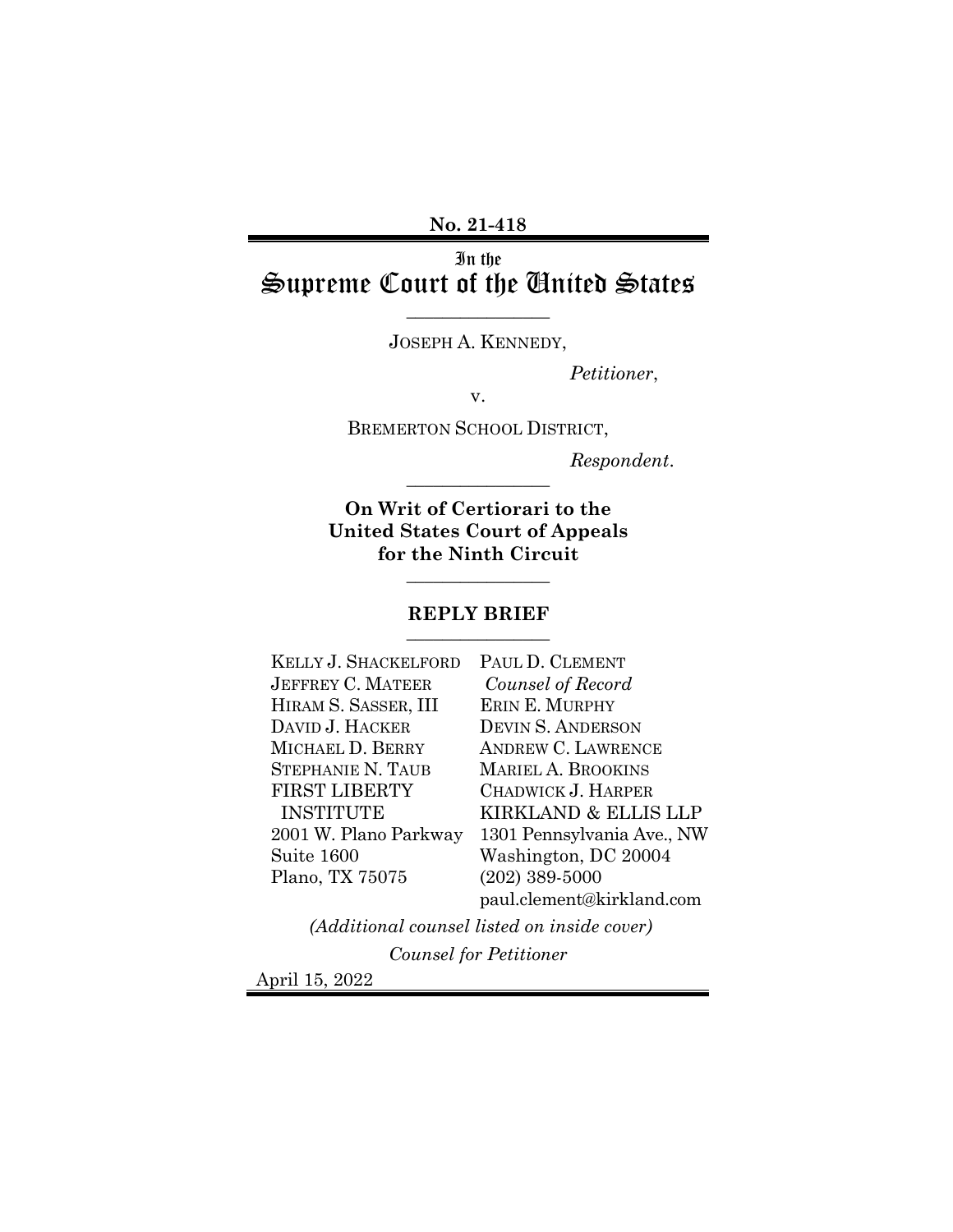ANTHONY J. FERATE SPENCER FANE LLP 9400 Broadway Ext Suite 600 Oklahoma City, OK 73114

JEFFREY PAUL HELSDON THE HELSDON LAW FIRM, PLLC 1201 Pacific Ave. Suite 600 Tacoma, WA 98402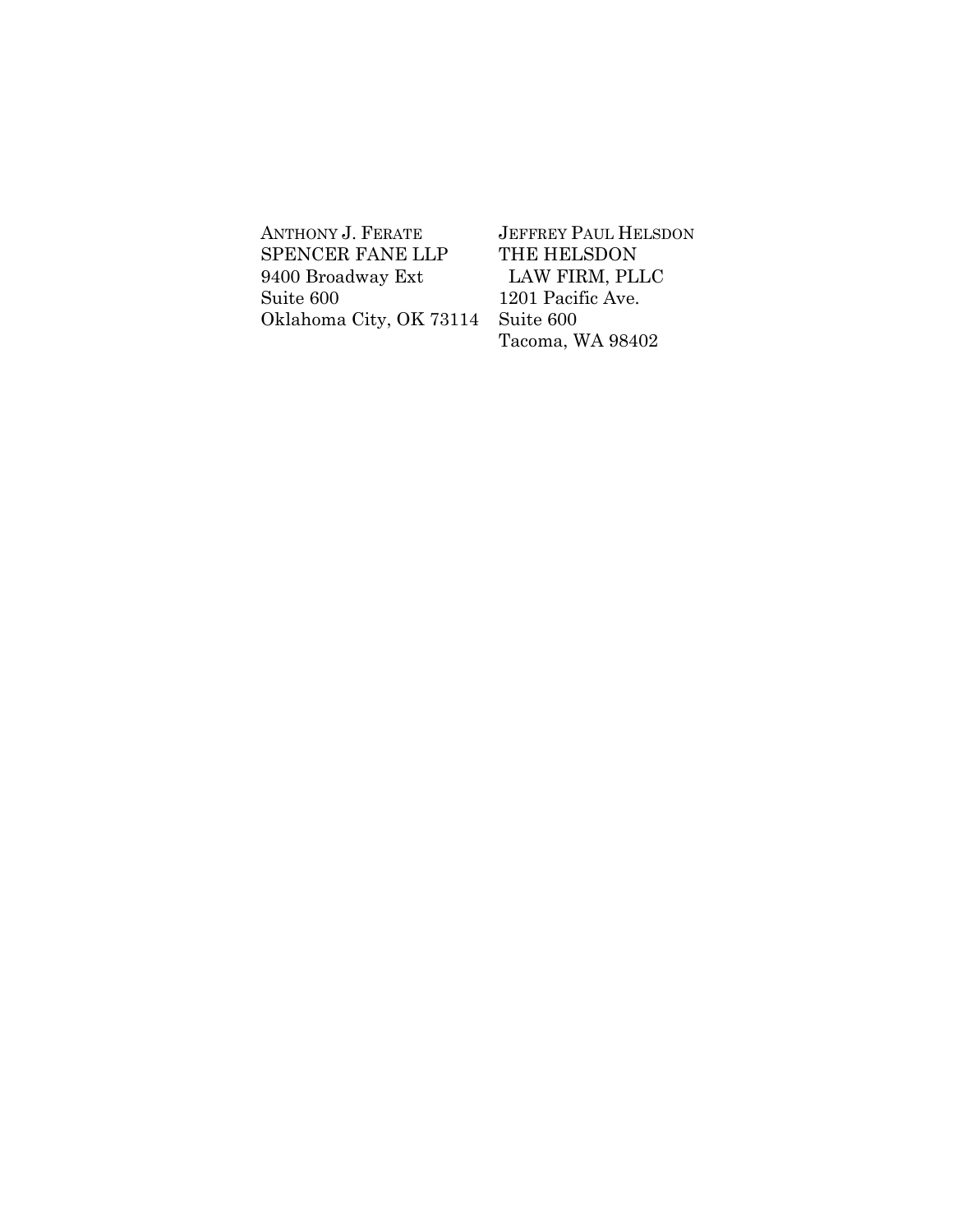# **TABLE OF CONTENTS**

| I. The Free Speech And Free Exercise Clauses<br>Doubly Protect Kennedy's Religious Exercise  3                                                |
|-----------------------------------------------------------------------------------------------------------------------------------------------|
| II. The Establishment Clause Does Not Compel<br>Public Schools To Purge From Public View All<br>Religious Exercise Of Coaches And Teachers  9 |
|                                                                                                                                               |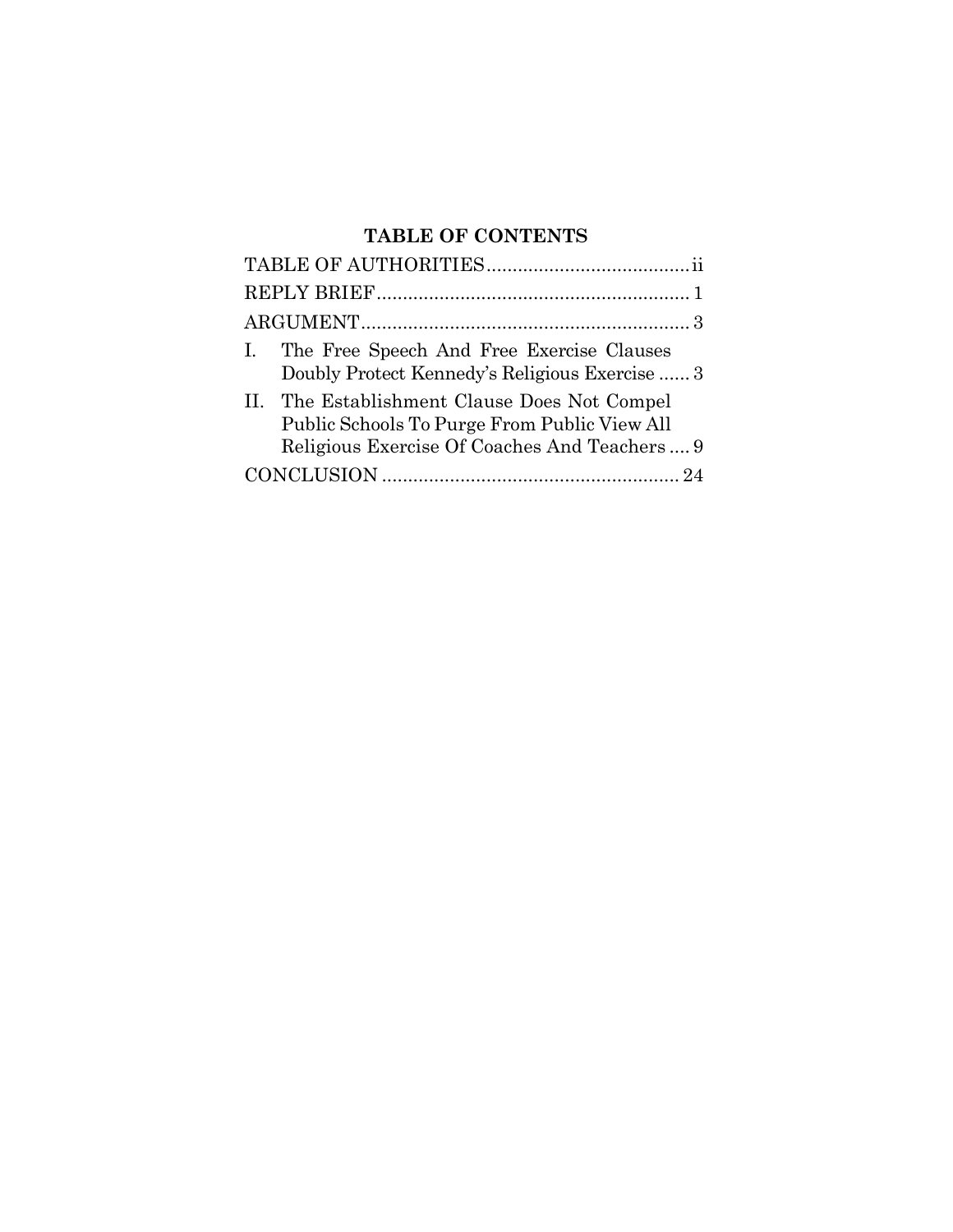# **TABLE OF AUTHORITIES**

# **Cases**

| Ashcroft v. Free Speech Coal.,                                     |
|--------------------------------------------------------------------|
| Bd. of Educ. of Westside Cmty. Sch.<br>v. Mergens ex rel. Mergens, |
| Garcetti v. Ceballos,                                              |
| Good News Club v. Milford Cent. Sch.,                              |
| Hedges v. Wauconda Comm. Sch. Dist.,                               |
| Lamb's Chapel<br>v. Center Moriches Union Free Sch. Dist.,         |
| Lane v. Franks,                                                    |
| Pickering v. Board of Education,                                   |
| Rosenberger v. Rector & Visitors,                                  |
| Tinker v. Des Moines Indep. Cmty. Sch. Dist.,                      |
| Trinity Lutheran Church of Columbia, Inc.<br>v. Comer,             |
|                                                                    |
| Widmar v. Vincent,                                                 |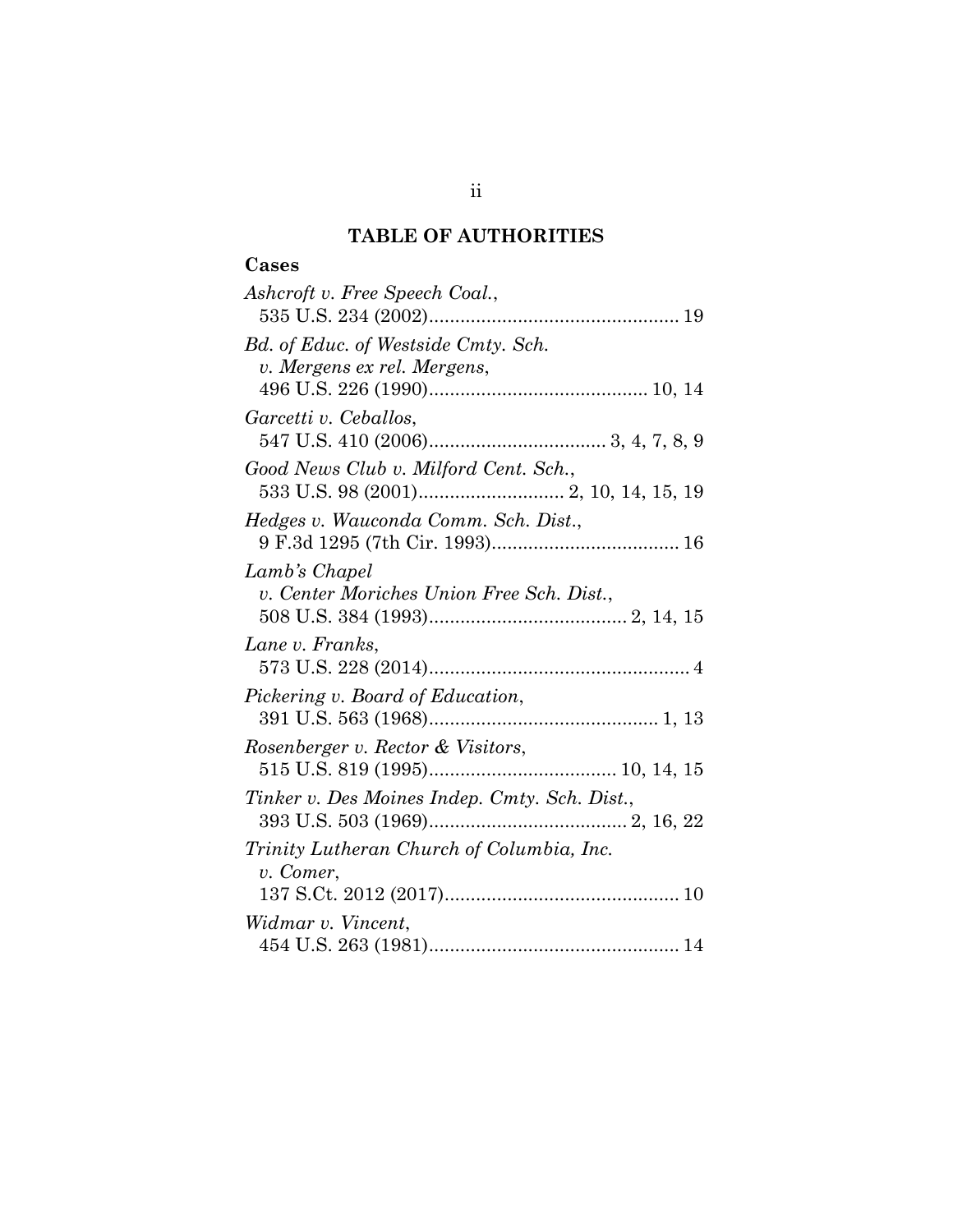| Zorach v. Clauson,       |  |
|--------------------------|--|
|                          |  |
| <b>Other Authorities</b> |  |

# Antonin Scalia, *The Rule of Law As A Law of*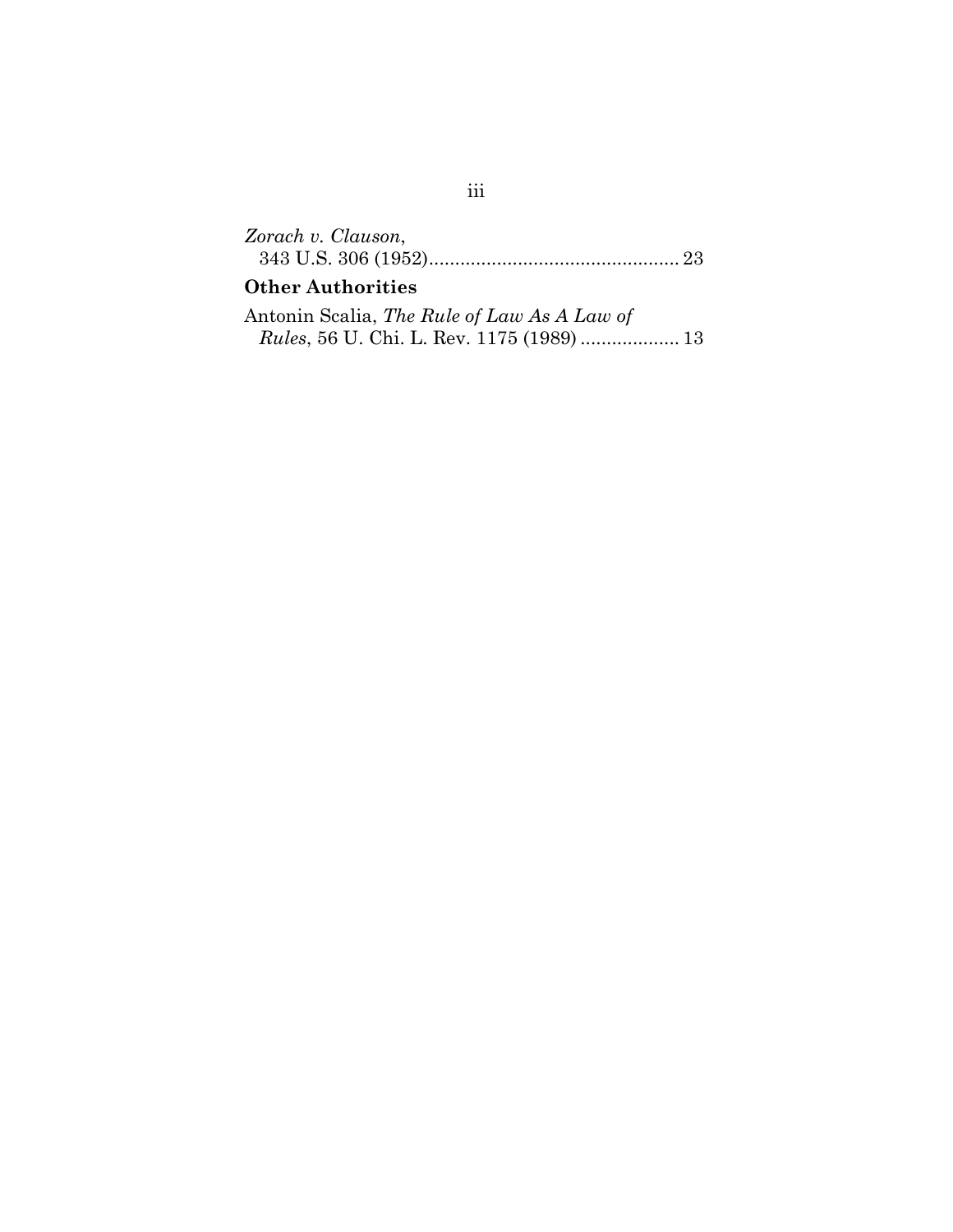### **REPLY BRIEF**

When Coach Kennedy knelt after football games to say a brief, quiet prayer, he engaged in his own private religious speech, not government speech. His personal religious exercise was doubly protected under the Free Speech Clause *and* the Free Exercise Clause. Yet the district prohibited that expression solely because it was religious, out of fear that tolerating it would violate the Establishment Clause. The Ninth Circuit endorsed that suppression on the grounds that Kennedy's speech on school grounds while on duty was government speech and that allowing it would violate the Establishment Clause even if it were private speech.

The district largely abandons the Ninth Circuit's reasoning. It spends just six pages defending the court's government-speech holding, and it does so largely by recharacterizing the record and trying to make this case about since-abandoned coach-led practices, rather than individual prayers with students free to join or not because this "is a free country." JA169. The district spends even less time defending the Ninth Circuit's view that allowing *private* religious speech by teachers and coaches raises Establishment Clause problems that justify its suppression, preferring instead to invite this Court to balance away textual protections for free speech and free exercise under *Pickering v. Board of Education*, 391 U.S. 563 (1968). But *Pickering* and its balancing test have never been applied when the government suppresses private religious speech *because* it is religious, out of Establishment Clause concerns. In that context, this Court has repeatedly instructed that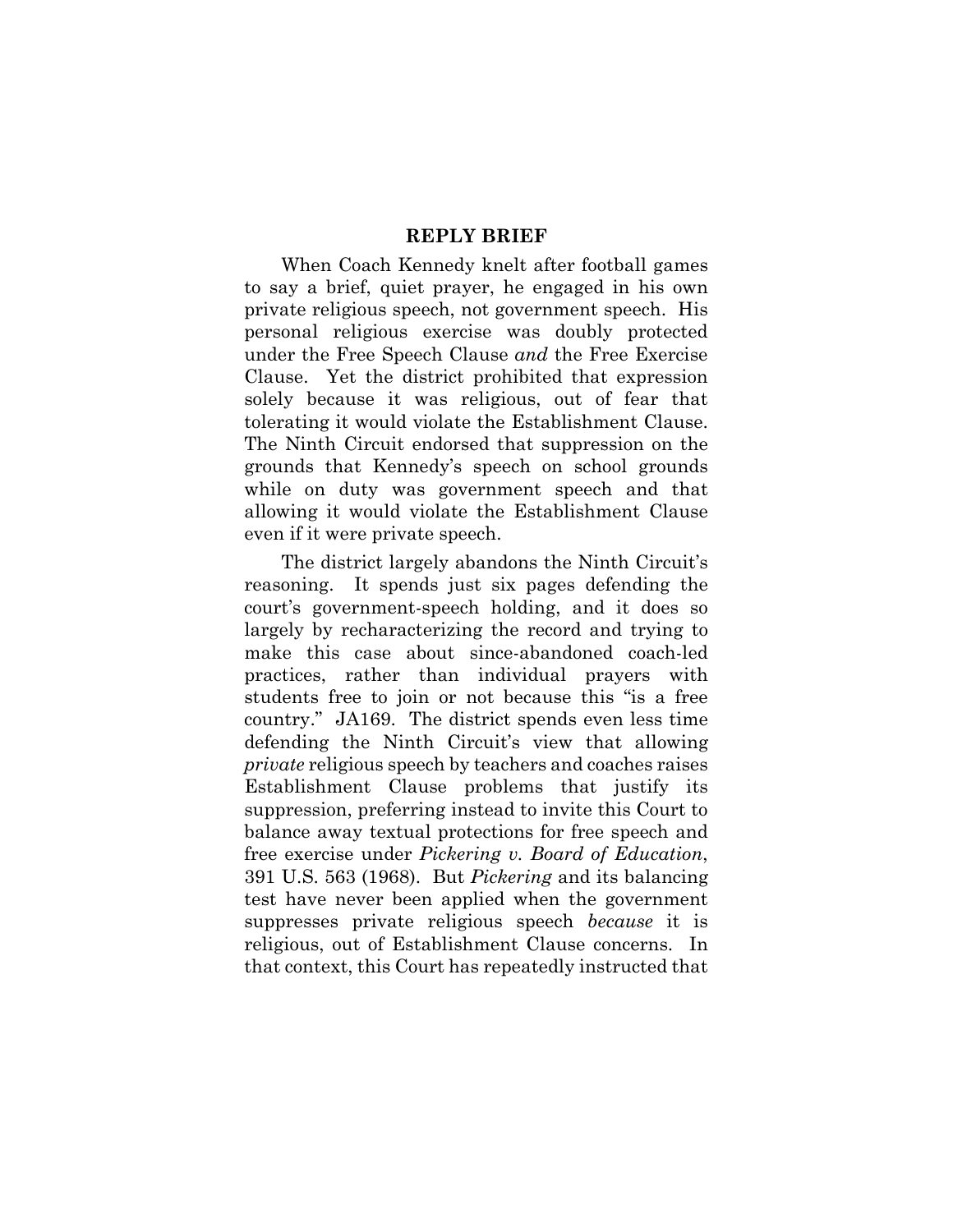Establishment Clause fears are fundamentally misplaced because the government does not endorse everything it fails to censor.

While the district can be forgiven for not defending the bulk of the Ninth Circuit's reasoning, there is no excuse for ignoring this Court's precedents and their clear teaching. Declining to cite cases like *Lamb's Chapel v. Center Moriches Union Free School District*, 508 U.S. 384 (1993), and *Good News Club v. Milford Central School*, 533 U.S. 98 (2001), does not make them any less relevant. Those cases provide a clear answer—far clearer than any balancing test—in cases like this. When it comes to private religious speech, whether by students, teachers, or coaches, the government does not endorse what it merely allows on school grounds. Everyone in Bremerton knew that Coach Kennedy was kneeling and praying personally, not on behalf of the government. But to the extent spectators misperceive endorsement because the person praying is a coach or sports the team logo, the answer here, as in other First Amendment contexts, is more speech, not suppression. The distinction between private speech the government allows and public speech it endorses is critical to our constitutional protections and simple enough for students to understand. It should be simple enough for spectators and school administrators to comprehend as well. The specter of phantom Establishment Clause liability is no excuse for denying this Court's promise that teachers and coaches, no less than students, do not "shed their constitutional rights … at the schoolhouse gate." *Tinker v. Des Moines Indep. Cmty. Sch. Dist.*, 393 U.S. 503, 506 (1969).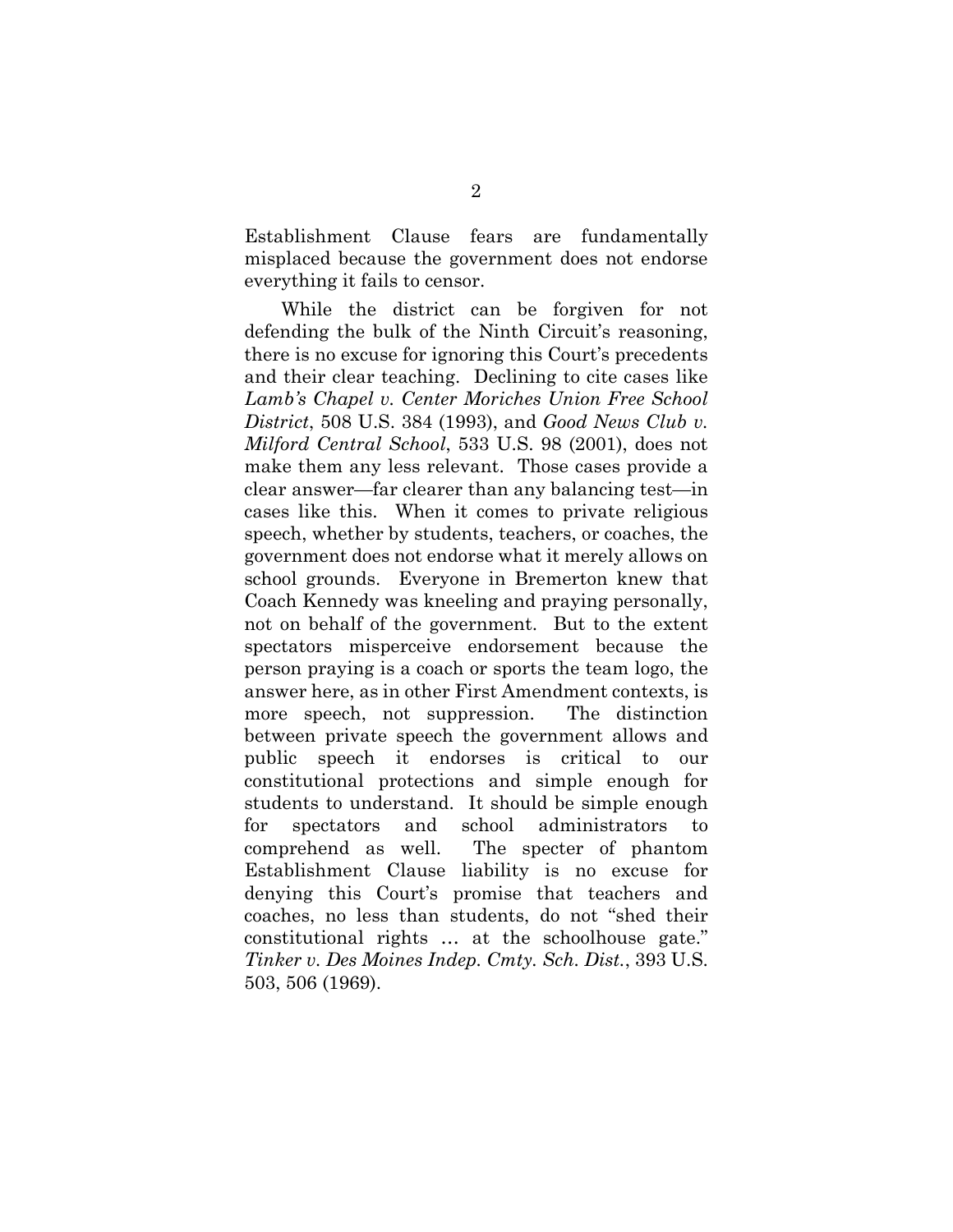#### **ARGUMENT**

## **I. The Free Speech And Free Exercise Clauses Doubly Protect Kennedy's Religious Exercise.**

Coach Kennedy's brief, personal prayers after Bremerton High School (BHS) football games were private expression that enjoyed double protection under the Free Speech and Free Exercise Clauses, not government speech. Speech by a government employee is government speech only when it is made "pursuant to [the employee's] official duties." *Garcetti v. Ceballos*, 547 U.S. 410, 421 (2006). Kennedy was not suspended for injecting prayer into practices, midgame huddles, or post-game debriefings (or for allowing a state legislator onto the field). He was suspended for kneeling to say a prayer after games had concluded, when both students and coaches were free to engage in other private expression. That personal religious exercise, undertaken at home and away games alike, and at both varsity and juniorvarsity games, was not part of his official duties as a BHS football coach. *See* Pet'r.Br.23-35.

The district spends just six pages on the government-speech issue, and it dedicates most of its effort to trying to rewrite the record, rather than defending the Ninth Circuit's sweeping reasoning that would claim virtually all teacher and coach speech as the district's. By the district's telling, "the speech at issue" here is not Kennedy's brief, personal prayers after games, but a "multi-year history … of praying with students" that Kennedy purportedly "demand[ed] to 'continue.'" Resp.Br.18, 22. But while Kennedy certainly engaged in some government speech over the years, the relevant speech here is the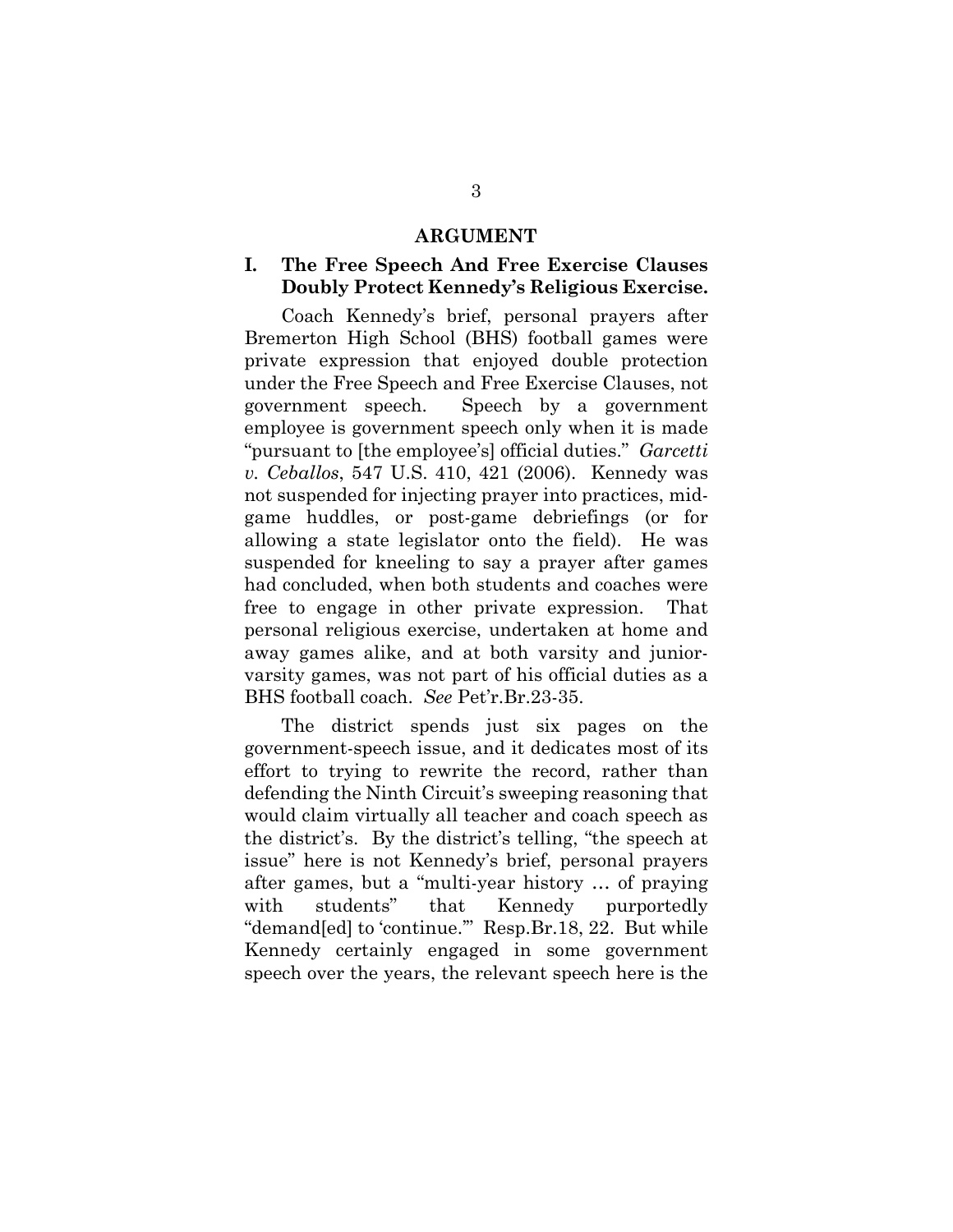expression that subjected him to discipline. *Garcetti*, 547 U.S. at 421; *see also Lane v. Franks*, 573 U.S. 228, 238 (2014). And the district ultimately concedes that "it did not discipline" Kennedy for his "postgame speeches" that "included explicitly religious content" or "le[ading] students in prayer." Resp.Br.41. Nor could it have, for he abandoned those practices once asked, as the district repeatedly acknowledged contemporaneously. *See, e.g.*, JA105-06 ("Mr. Kennedy has complied with … directives" that "prohibited [him] from repeating his prior practices of leading players in a pre-game prayer in the locker room or leading players in a post-game prayer immediately following games[.]"); JA88 (issue "shifted from leading prayer with student athletes, to a coaches [sic] right to conduct a personal, private prayer.....on the 50 yard line" (ellipsis in original)).[1](#page-8-0)

Instead, as the district explained in its October 28 disciplinary letter, it suspended Kennedy because he "kneeled on the field and prayed immediately following the varsity football game" on October 23, and "kneeled on the field and prayed immediately following" the October 26 junior-varsity game "while [his] players were still engaging in post-game traditions." JA102-03. It was Kennedy's "conduct on both occasions," not any of his discontinued pre-September-17 practices involving leading players in

<span id="page-8-0"></span> <sup>1</sup> The district implies that Kennedy's opening brief omitted something critical from this last source, an e-mail from the district superintendent to a state official, but the only thing "ellipsised" out of the JA cite was an ellipsis. *See* JA88. Exactly how substituting a bracket for five dots obscured "the difference between what Kennedy was doing and how his lawyers described it," Resp.Br.23 n.1, remains a mystery.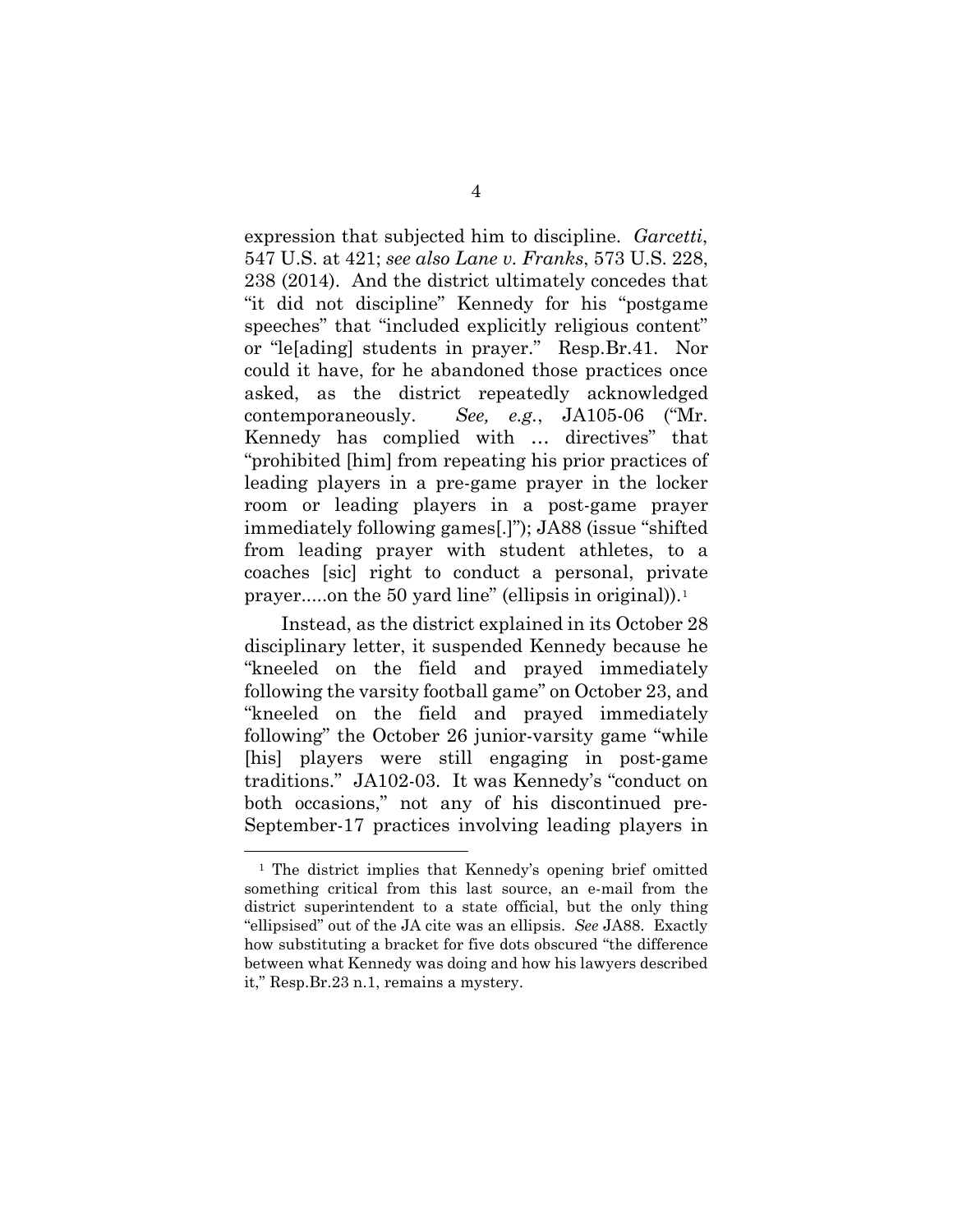prayer, that the district concluded "necessitate[d]" his suspension. JA103. The district tries to conflate the two, insisting (*ad nauseam*) that Kennedy "demand[ed] … to continue his past prayer practice with students." Resp.Br.11. But all Kennedy wanted to "continue" and all that he was disciplined for was his own brief religious exercise, with students free to join or not because, as he told them: "This is a free country." JA169.

That is clear from the district's disciplinary letter, JA102-03, which says not a word about "delivering" prayers to students, "inviting" students to pray with him, or even praying "with students." That is because none of those things happened on either of the occasions that prompted his suspension. In fact, "no one joined" Kennedy when he knelt to pray after the October 23 away game, Pet.App.22, JA96, and only a handful of people—none of them players—joined him on October 26, JA314-15; JA354-56. While players "from the *opposing* team" and some members of the public joined Kennedy when he knelt to pray on October 16, Pet.App.8-9 (emphasis added), the suspension letter concerned later games, and the district's letter addressing the October 16 game raises no concern about who joined Kennedy on the field. JA90-95.[2](#page-9-0) Instead, as the suspension letter makes clear, the district's real-time concern was neither abandoned past practices nor who joined Kennedy, but

<span id="page-9-0"></span> <sup>2</sup> While the district claims that Kennedy "invited others" to "pray[] with" him after the October 26 game, Resp.Br.25, that claim is refuted by the very portion of the record it cites, *see* JA314 ("Q. And did you invite them to come onto the field and pray with you? A. No, I did not.").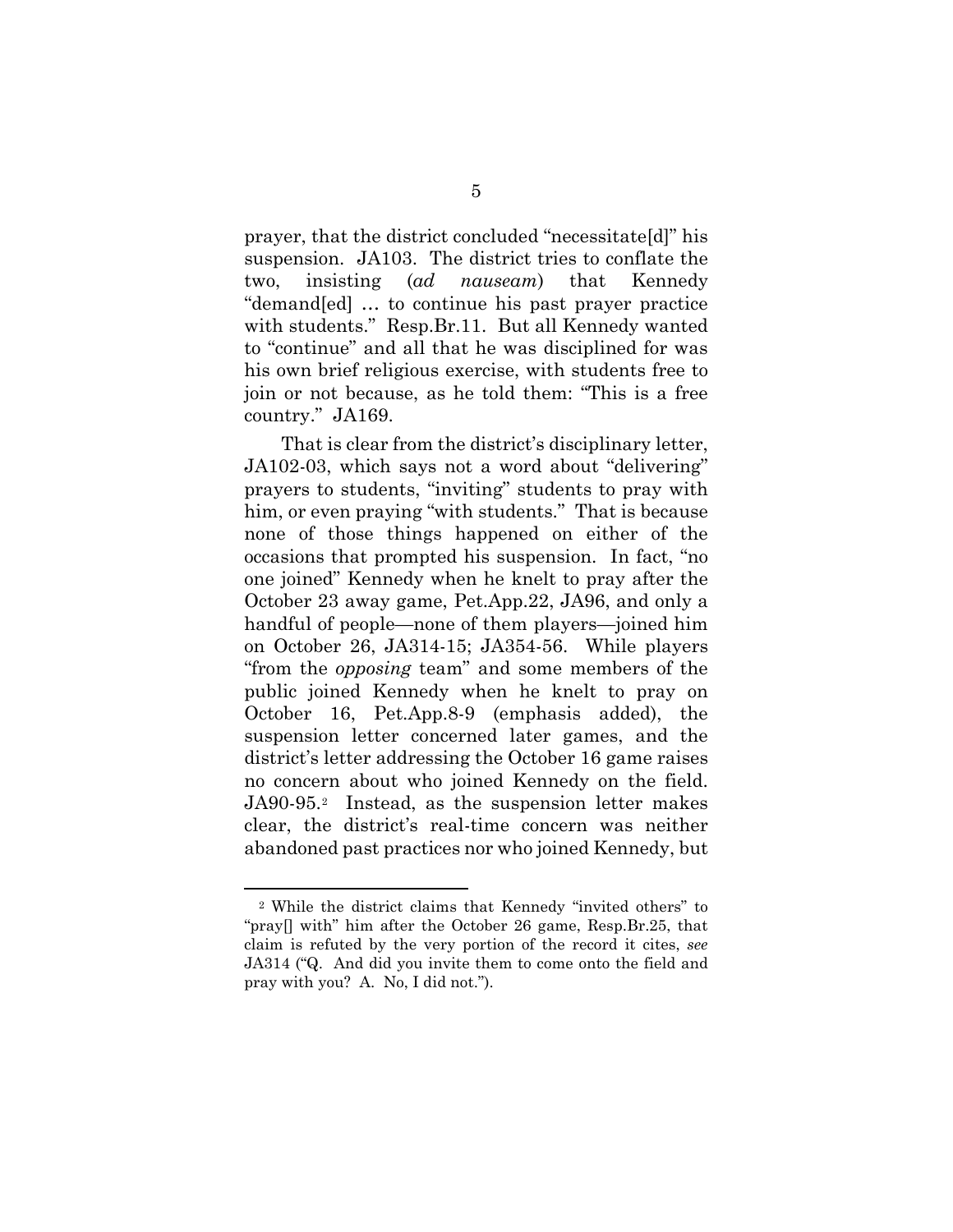that Kennedy "engag[ed] in overt, public and demonstrative religious conduct while still on duty as an assistant coach." JA102. Despite the district's effort to conjure up factual disputes at every turn, the suspension letter (like the record more generally) speaks for itself.

The district seizes on the word "continue" in Kennedy's October 14 letter to the district as suggesting a "demand" to return to since-abandoned practices. Once again, the letter speaks for itself. All Kennedy sought was to "continue his post-game personal prayer" practice, "whereby at the conclusion of each football game, he walks to the 50-yard line and prays." JA62, 64. To be sure, Kennedy also asked the district to rescind its unconstitutional directive that he "flee from students if they voluntarily choose to come to a place where he is privately praying." JA70. But that is both consistent with the students' own constitutional rights and orders of magnitude different from demanding to revive his "past*"* practice of "deliver[ing] prayers to students" as part of postgame motivational talks. Resp.Br.3.

The district's felt need to make this case about anything other than the conduct for which it actually suspended Kennedy is understandable. Unless *Tinker*  and its promise that teachers do not shed their constitutional rights on school grounds are to be jettisoned, then a private, personal prayer is about the last thing that can be commandeered as government speech. Kennedy plainly was not performing any "official duty" when he knelt after games to say a quiet prayer once students were leaving the field to engage in other activities. The district emphasizes that "post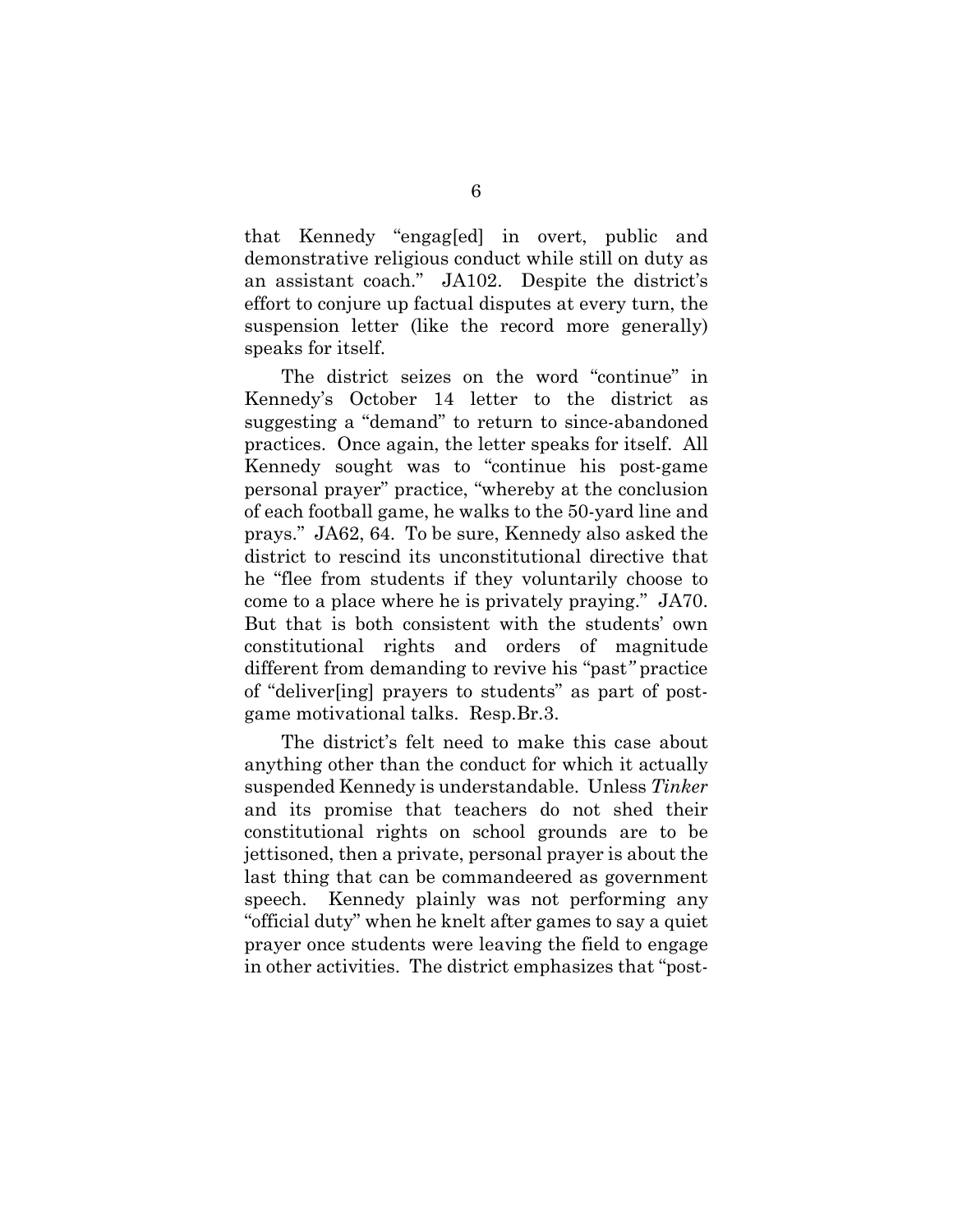game activities" are part of a coach's duties. Resp.Br.23-24. But Kennedy was not fired for neglect of his actual post-game duties, and he sought to kneel to pray at a time when the district concedes that he was free to greet his wife or call to make a dinner reservation even though he remained on school grounds and was still in some sense "on duty." JA205. Just as a teacher in the lunchroom may engage in a private conversation or a private prayer while still "on duty" enough to stop a food fight, a coach who has discharged his immediate post-game responsibilities is free to call home or take a knee despite being "on duty" and responsible for maintaining on-field decorum and respect for the opposing team.

The district follows the Ninth Circuit's lead in arguing that Kennedy "was hired and 'entrusted' to be a 'mentor and role model for the student athletes'" and "was, in his official capacity, 'constantly being observed by others.'" Resp.Br.23-24. But that is precisely the overbroad reasoning that four Justices criticized as inconsistent with both this Court's precedents and any meaningful First Amendment rights of teachers and coaches. Pet.App.211 (Alito, J.). This Court has already "reject[ed] … the suggestion that employers can restrict employees' rights by creating excessively broad job descriptions." *Garcetti*, 547 U.S. at 424. While schools certainly have ample latitude to ensure that teachers and coaches serve as good role models by, for example, refraining from profanity or derogatory comments, the notion that the only good role model is one who "refrain[s] from any manifestation of religious faith" is antithetical to our constitutional values and textual guarantees. Pet.App.212 (Alito, J.).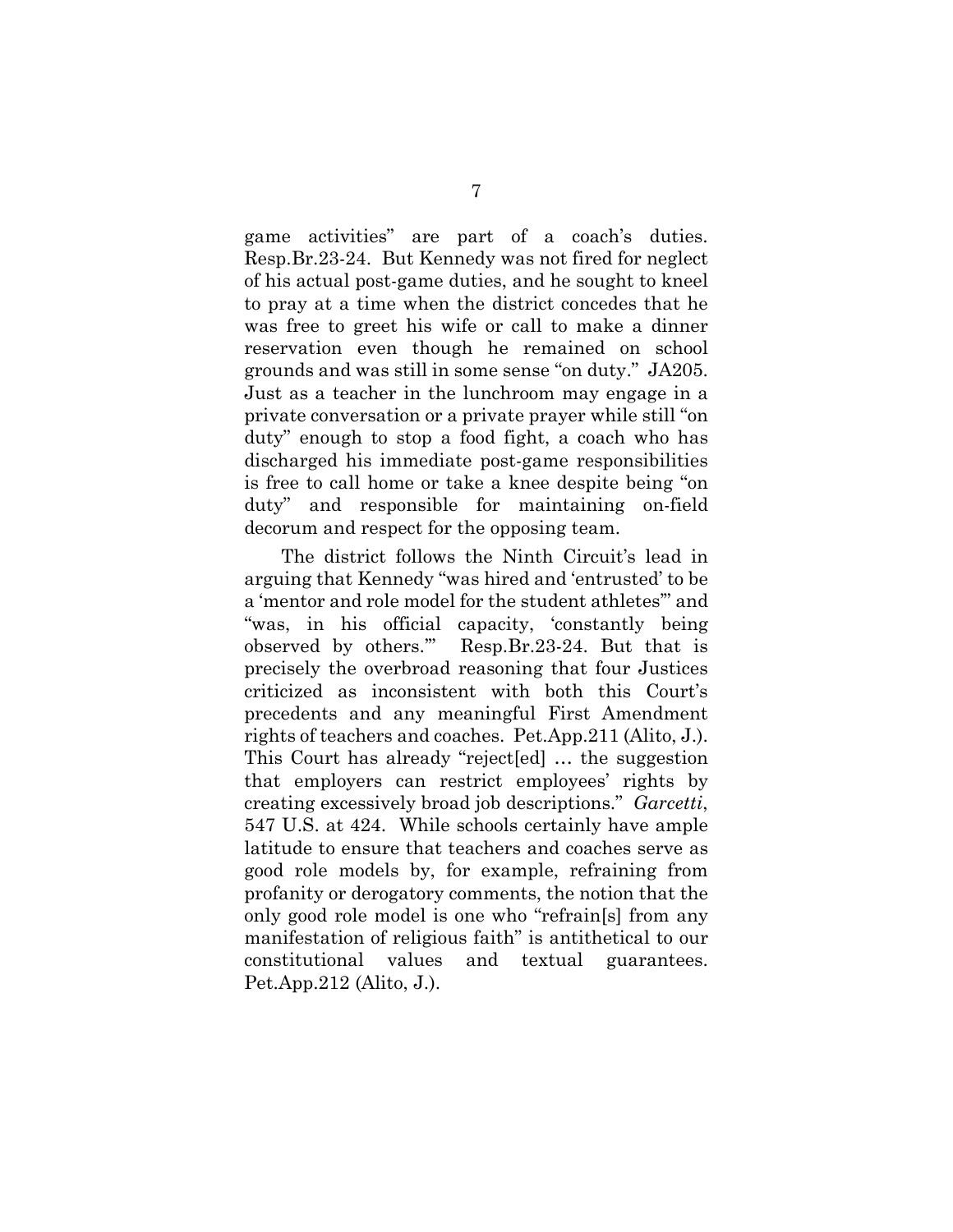Indeed, even the district appears to agree (at least absent unidentified "extraordinary circumstances") that it cannot prohibit teachers from engaging in *any* overtly religious expression while "on duty" that may be "observed by" students. *See* Resp.Br.24. The district instead tries to distinguish Kennedy's actions from what it views as permissible religious exercise by labeling them "instructional." Resp.Br.26. But that is just another effort to fight the record. Kennedy's discontinued motivational speeches could fairly be labeled "instructional," but his taking a knee at midfield was no more "instructional" than a teacher crossing herself in the lunchroom or a student athlete crossing herself before a free throw or performing a brief sujud after a goal. It may instruct others that the teacher or student has religious beliefs (and may even embolden a student to express her own beliefs). But in a Nation founded on principles of religious liberty and toleration, that is no basis for the government to claim that private religious speech as its own or to suppress it.

The district only confuses matters by suggesting that Kennedy was praying as a coach or school official. A teacher who crosses herself is still a teacher, yet she is simultaneously an individual who did not shed her First Amendment rights at the schoolhouse gates, but rather remains free to engage in private expression, both religious and non-religious, that is not "pursuant to [her] official duties." *Garcetti*, 547 U.S. at 421. The district's approach would give teachers and coaches less protection than other public employees when *Garcetti* itself suggested that, if anything, academicfreedom principles might give teachers more. *Id.* at 425.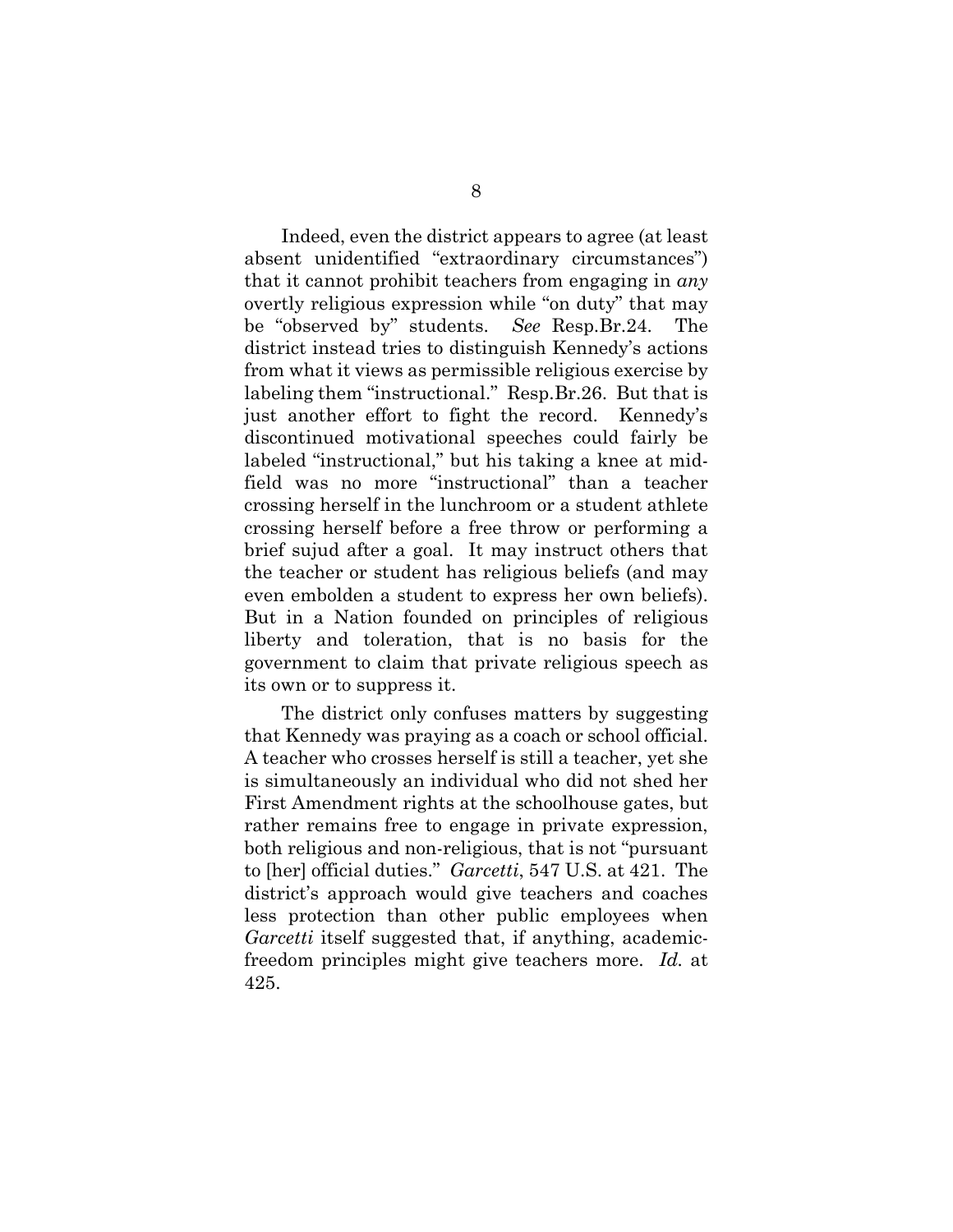Ultimately, the district's argument is less that Kennedy's speech actually *was* "pursuant to [his] official duties," *id.* at 421, and more that some may have *mistaken* it for the district's speech, because of his position or on-field location. But that claim proves too much, as some may feel that teachers and coaches always represent the school or that the government owns all the speech of anyone who draws a government salary. Those misperceptions are incompatible with this Court's precedents, and the district is not entitled to suppress speech based on misperceptions. Instead, the government's remedy is more speech, explaining that coaches and teachers, no less than students, remain free to speak and pray as individuals on both sides of the schoolhouse gates.

# **II. The Establishment Clause Does Not Compel Public Schools To Purge From Public View All Religious Exercise Of Coaches And Teachers.**

The Ninth Circuit's alternative holding—that the school could suppress Kennedy's *private* religious speech to avoid running afoul of the Establishment Clause—is even less defensible, and the district barely even tries to defend it. Instead, the district dedicates the bulk of its brief to arguing that government efforts to suppress the private religious speech of government employees are subject to *Pickering* and its balancing test. The district goes so far as to criticize Kennedy for failing to address *Pickering* balancing. But the same criticism could be leveled at the district court and Ninth Circuit. In reality, neither court addressed the *Pickering* balancing test for a compelling reason: *Pickering* has no application when the government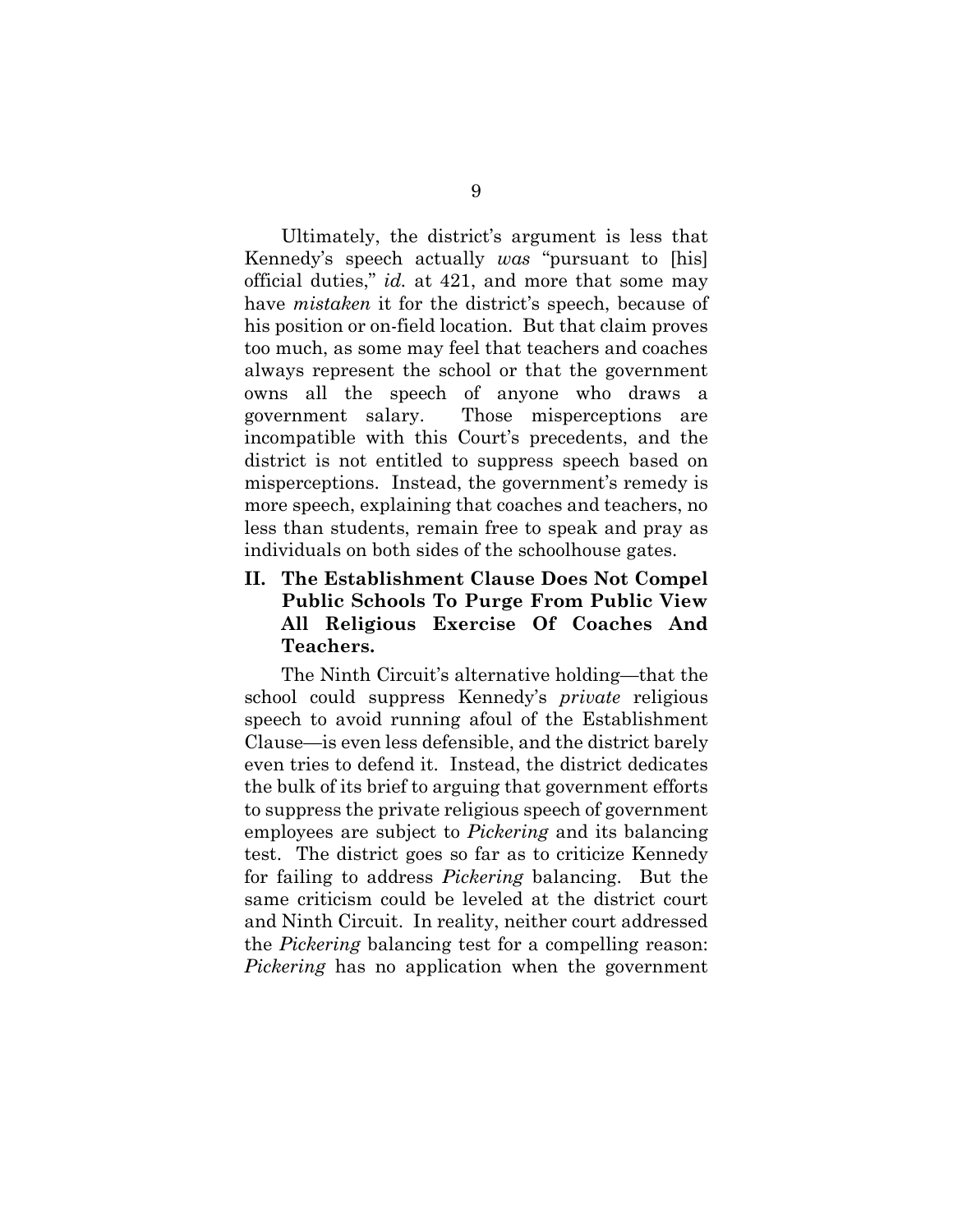restricts employee speech "solely because of its religious character"; rather such government actions "trigger[] the most exacting scrutiny" twice over. *Trinity Lutheran Church of Columbia, Inc. v. Comer*, 137 S.Ct. 2012, 2021 (2017); *see also, e.g.*, *Good News Club*, 533 U.S. at 107-12. The district cannot come close to satisfying that demanding scrutiny because it failed to heed this Court's repeated teachings that the government does not endorse private speech it fails to censor and that allowing such private speech does not create any serious Establishment Clause problem that would justify its suppression.

1. It is no accident that none of this Court's cases applying *Pickering* involved avowed government efforts to prohibit employee speech *because* it was religious. When the government prohibits employee speech precisely because it is religious and thus might give rise to perceived Establishment Clause violations (or Establishment Clause litigation), *Pickering* and its balancing test have no role to play. Instead, the numerous cases that Kennedy cited, and that the district studiously avoids discussing, provide the central lesson and reaffirm the "critical difference 'between *government* speech endorsing religion, which the Establishment Clause forbids, and *private* speech endorsing religion, which the Free Speech and Free Exercise Clauses protect.'" *Rosenberger v. Rector & Visitors*, 515 U.S. 819, 841 (1995) (quoting *Bd. of Educ. of Westside Cmty. Sch. v. Mergens ex rel. Mergens*, 496 U.S. 226, 250 (1990) (plurality op.)).

The district suggests that its real reasons for suppressing Kennedy's prayer went beyond Establishment Clause worries, to concerns about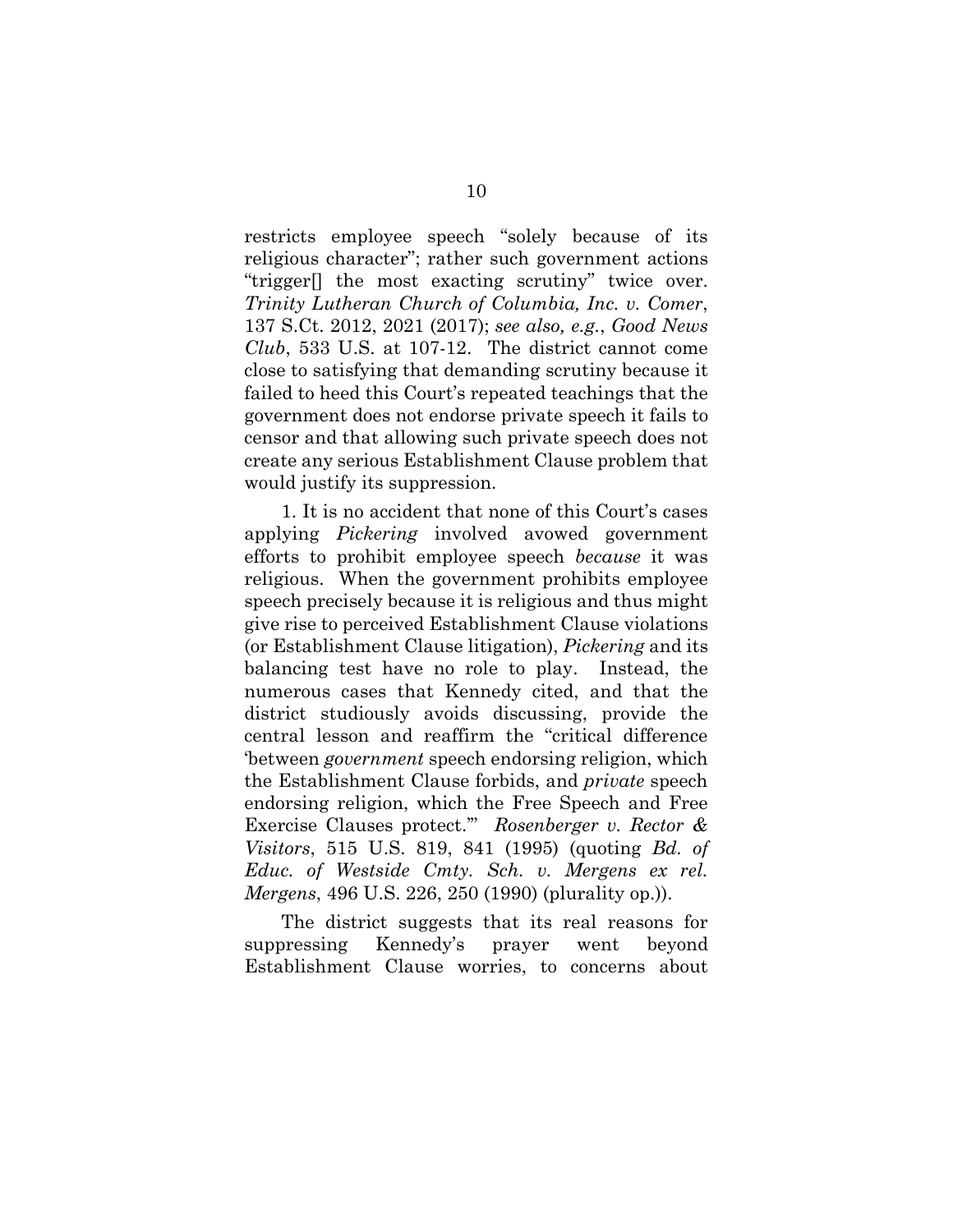safety or maintaining a non-public forum. But the district is once again fighting the record. As much as the district may now wish it were otherwise, it did not prohibit Kennedy's religious expression in a neutral effort "to prevent disruption and maintain control over school events." Resp.Br.29. As both courts below concluded, the district prohibited his expression "sole[ly]" because it was religious. Pet.App.2, 32, 140. Once again, the record is clear. The district court found that the district *admitted* (at least twice) that "the risk of constitutional liability associated with Kennedy's religious conduct"—*viz.*, "avoiding an Establishment Clause violation"—"was the 'sole reason' the District ultimately suspended him." Pet.App.140 (citing JA220-21 & JA138). The Ninth Circuit likewise observed that the district "concede[d]" that it "purport[ed] to restrict Kennedy's religious conduct *because* the conduct is religious." Pet.App.23; *see also* Pet.App.2 ("seeking to avoid an Establishment Clause claim was the 'sole reason' [the district] limited Kennedy's public actions as it did").[3](#page-15-0)

The district tries to add "context" to those concessions, Resp.Br.29 n.2, but fact findings are fact findings, and the district's earlier words speak for themselves. The district expressly informed the EEOC that its actions were "driven solely" by "Establishment Clause Concerns," JA138, and Leavell confirmed as much in his deposition, JA220-21. The district's disciplinary letter, JA102-03, says nothing about disruption, safety concerns, or any policy

<span id="page-15-0"></span> <sup>3</sup> Those sole-reason findings defeat the district's suggestion that the Court remand "for full consideration of" its post-hoc rationalizations. Resp.Br.43-44 n.4.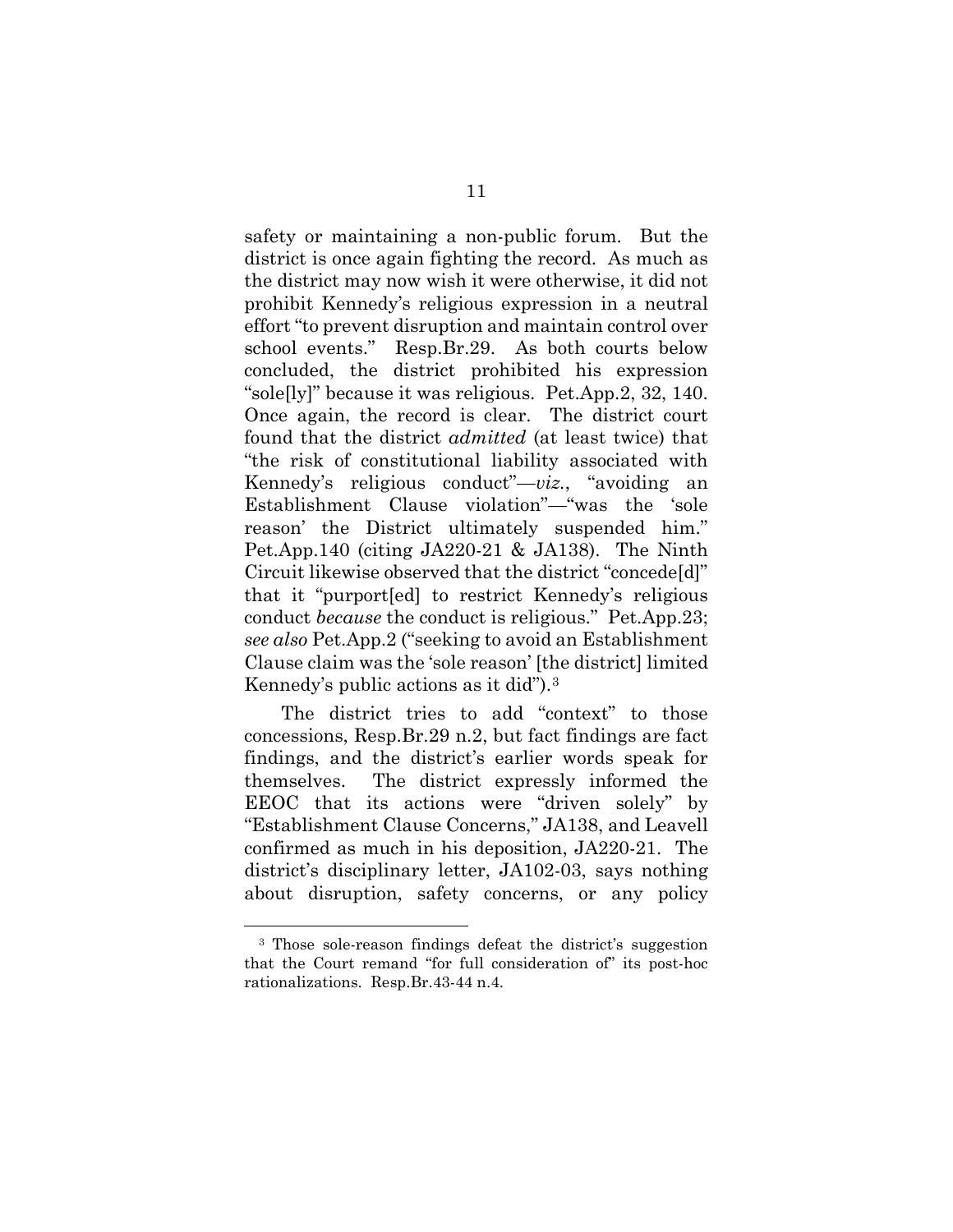neutrally prohibiting "noninstructional demonstrative speech on the 50-yard-line" after games. Resp.Br.28. It instead explains that Kennedy was suspended because he "violated" the district's "directives by engaging in overt, public and demonstrative *religious* conduct while still on duty as an assistant coach." JA102 (emphasis added).

The problems with the district's newfound safety concerns do not end there. First, any safety problems were generated by the district's suppression of Kennedy's religious exercise, not by the prayers themselves. After all, another aspect of the record that is incontestable is that Kennedy engaged in varying religious expressions for nearly seven years without incident before the matter was brought to the district's attention by a favorable comment from an opposing coach. Safety problems arose only after the district acted to suppress Kennedy's private prayers, which prompted members of the public to rally in solidarity with Kennedy.

Second, even after its overreaction created difficulties, the district proved adept at maintaining order. While the district makes much of the events following the October 16 game, when several spectators rushed onto the field to join Kennedy, it neglects to mention that it was able to prevent a repeat of those events by widely circulating the message that the public could not access the field. *See, e.g.*, Pet.App.138. Presumably owing in part to those less restrictive measures, only a handful of people joined Kennedy on October 26. JA314-15; JA354-56. And "no one joined" Kennedy when he knelt to pray at the October 23 *away* game, Pet.App.22, which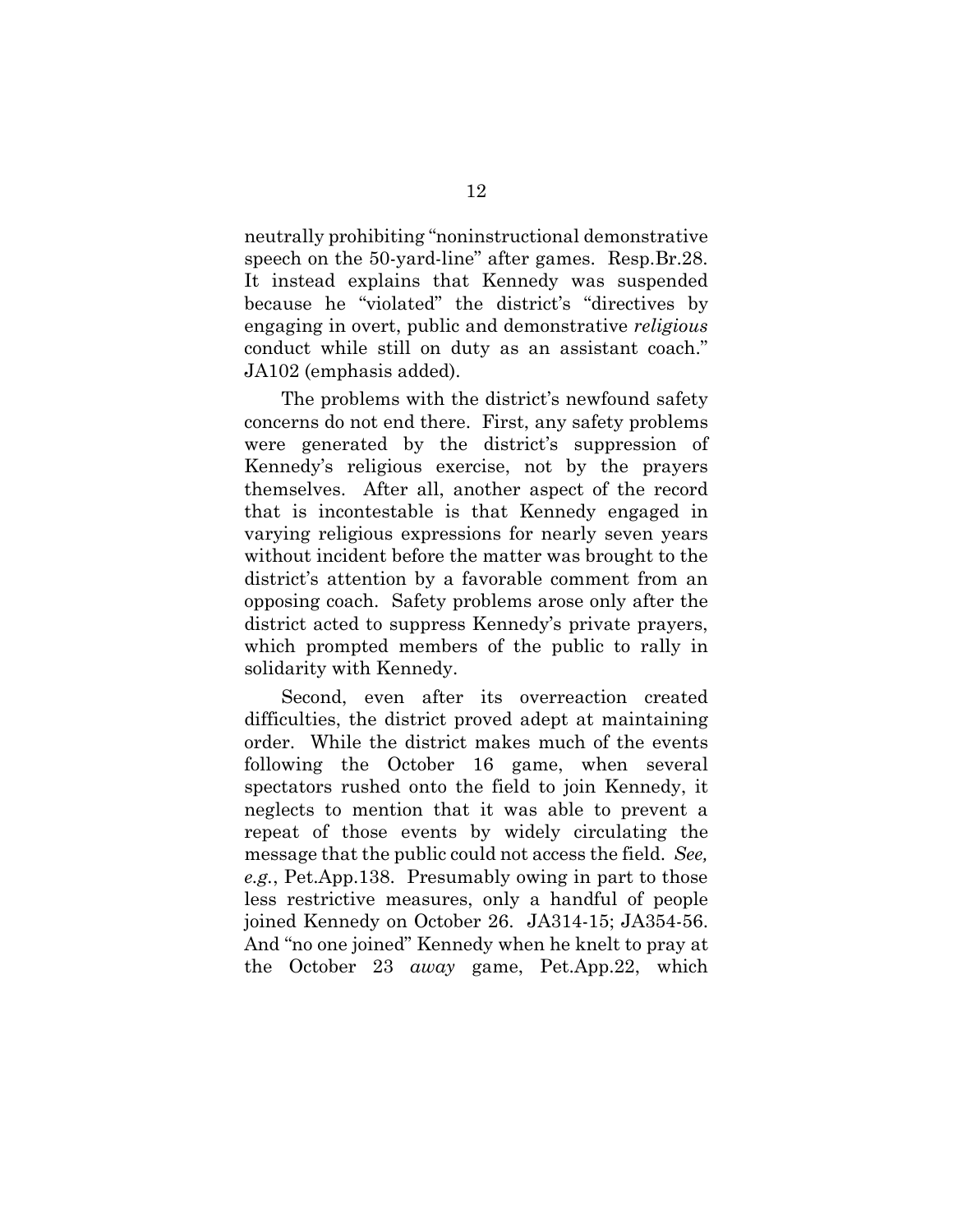underscores that the district's overreaction (which was not replicated by the rival/host) was the root of the problem. Moreover, even the district's October 23 letter to Kennedy addressing the October 16 game says nothing about disruption or safety concerns. JA90-95. Instead, the district expressed only the concern that "a court would almost certainly find your conduct on October 16 … to constitute District endorsement of religion." JA93.

The courts below therefore managed to get at least one thing right: *Pickering* is of no help to the district here, as the district's actions had nothing to do with "promoting the efficiency of the public services it performs through its employees," *Pickering*, 391 U.S. at 568, and everything to do with trying to avoid what the district perceived to be an Establishment Clause violation. And when the government targets private religious speech *because* it is religious, *Pickering* may not be deployed to balance away free speech, let alone free *exercise*, rights.

Finally, it bears emphasis that even if *Pickering*'s balancing test applied, it would hardly serve the district's purported interest in giving clear direction to school districts facing difficult questions. Balancing tests by their nature are designed to provide discretion to judges, not clear rules for those subjected to them. *See* Antonin Scalia, *The Rule of Law As A Law of Rules*, 56 U. Chi. L. Rev. 1175, 1186 (1989) ("when balancing is the mode of analysis, not much general guidance may be drawn from the opinion"). If the district is looking for clear guidance, it can find it in this Court's repeated admonitions that there is a "critical difference" between government speech and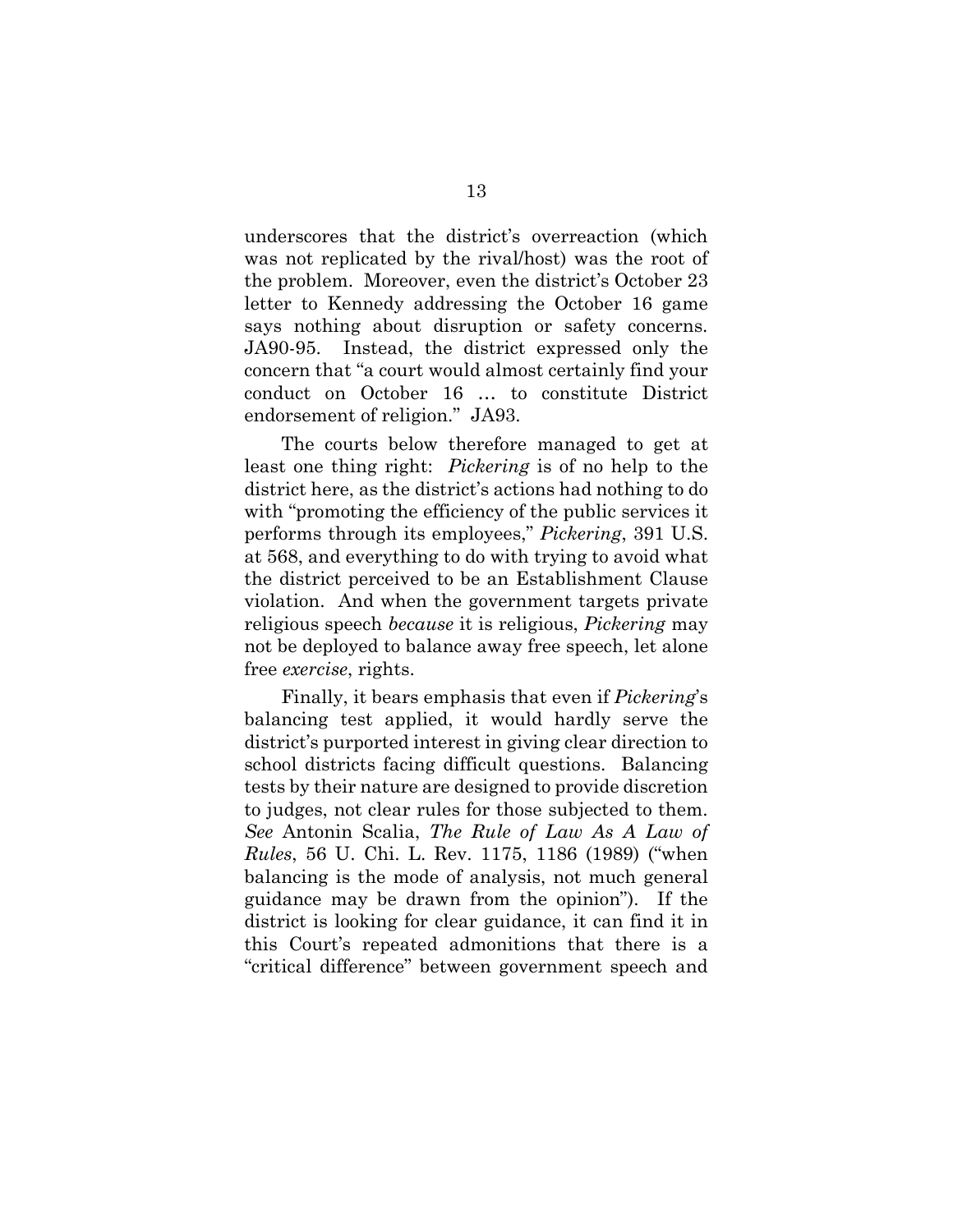private speech, and the government need not fear Establishment Clause liability for private speech "it fail[s] to censor." *Mergens*, 496 U.S. at 250; *see also Widmar v. Vincent*, 454 U.S. 263, 270-75 (1981)*; Lamb's Chapel*, 508 U.S. at 394-96*; Rosenberger*, 515 U.S. at 838-46; *Good News Club*, 533 U.S. at 113-19.[4](#page-18-0)

2. The district essentially ignores that wall of precedent. In fact, it does not even acknowledge *Good News Club* and *Lamb's Chapel*, and it invokes *Rosenberger* only once, for the undisputed proposition that the government may control its own speech, Resp.Br.21. But ignoring this Court's cases neither makes them go away nor changes the fact that they are irreconcilable with the district's actions and the Ninth Circuit's decision approving them.

The district cannot bring itself to defend the Ninth Circuit's alternative holding that permitting Kennedy's prayer would have *violated* the Establishment Clause. The most it claims is that permitting it would have raised serious endorsement concerns or the prospect of litigation asserting Establishment Clause violations. But that plainly does not suffice. This Court has expressly reserved the question whether avoiding an *actual* "Establishment Clause violation would justify viewpoint

<span id="page-18-0"></span> <sup>4</sup> The district cannot escape strict scrutiny by claiming that its actions were "driven not by animus" toward religion. Resp.Br.48. While the government's motivations may come into play in *applying* strict scrutiny, they cannot justify evading that scrutiny altogether. Moreover, the very statements the district cites to show an absence of animus demonstrate only the absence of any religion-neutral motivation. *See* Resp.Br.29.n.2 ("I was motivated only by the need to comply with the District's constitutional obligations") (quoting JA349-50)).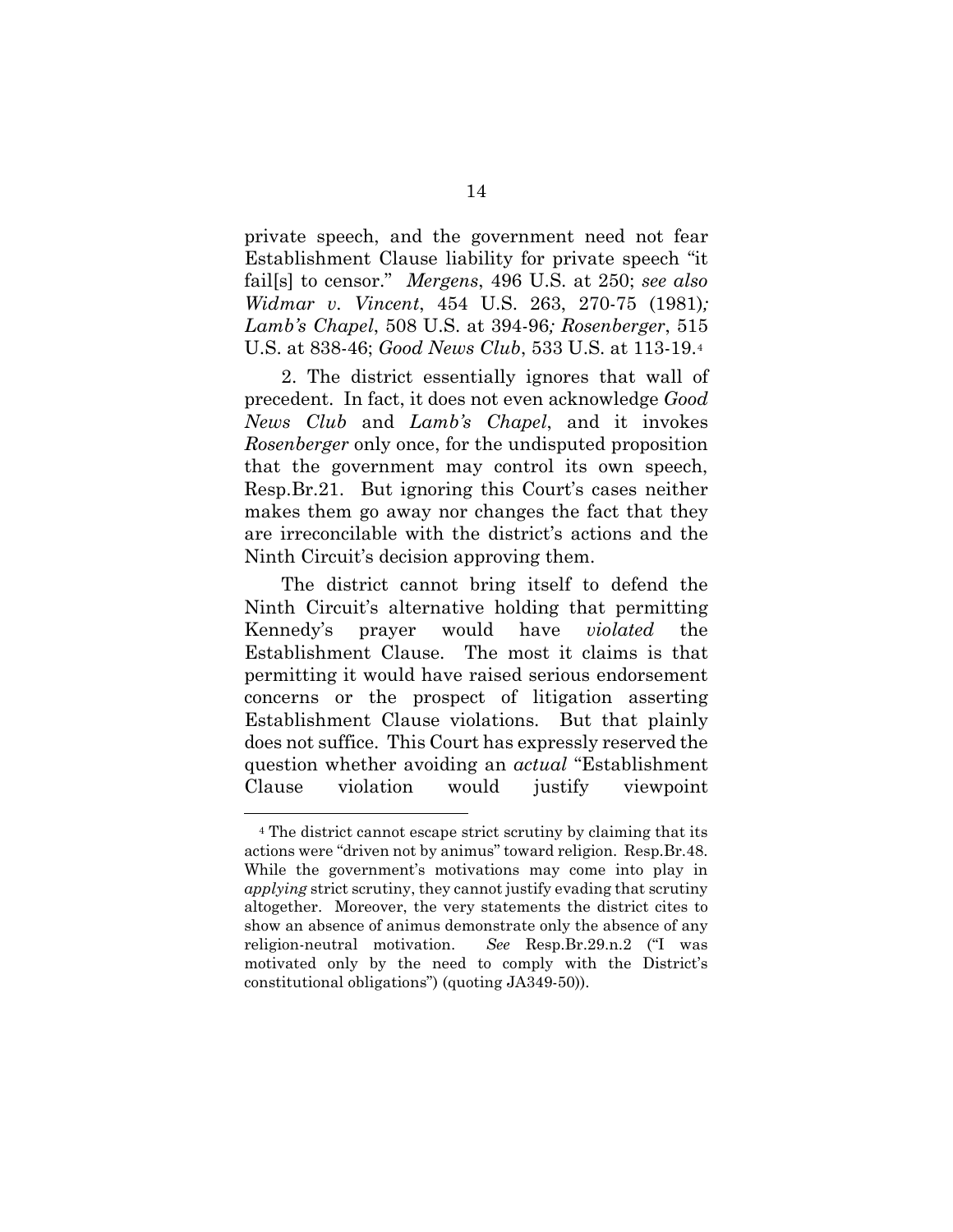discrimination." *Good News Club*, 533 U.S. at 113. At the same time, it has repeatedly held that *unfounded* Establishment Clause concerns are not a permissible (let alone compelling) reason for restricting religious expression. *See, e.g.*, *id.*; *Rosenberger*, 515 U.S. at 845; *Lamb's Chapel*, 508 U.S. at 395. And if the mere threat of facing meritless Establishment Clause litigation justified suppressing private religious speech, then all of this Court's cases—from *Widmar* to *Good News Club* and everything in between—would have come out the other way.

The district eschews this Court's cases in favor of its own conception of "the religious-liberty interests of the players, and the community." Resp.Br.34. But this Court has never accepted the remarkable proposition that the Constitution compels public schools to ensure that students (let alone adult spectators) have zero exposure to religion or overtly religious people outside the confines of their "families … and houses of worship." Resp.Br.34; *see*  27 States Amicus.Br.16. Exposure to a variety of private religious speech is a necessary corollary to our national commitment to religious toleration and religious liberty. And this Court's cases—the same cases the district ignores—repeatedly make clear that schools do not impermissibly endorse such private religious speech simply by allowing students to hear it.

That proposition is not confined, as the district would have it, to "*student* speech in a public forum." Resp.Br.39. To the contrary, the principle that "[*n*]*either* students [*n*]*or* teachers shed their constitutional rights to freedom of speech or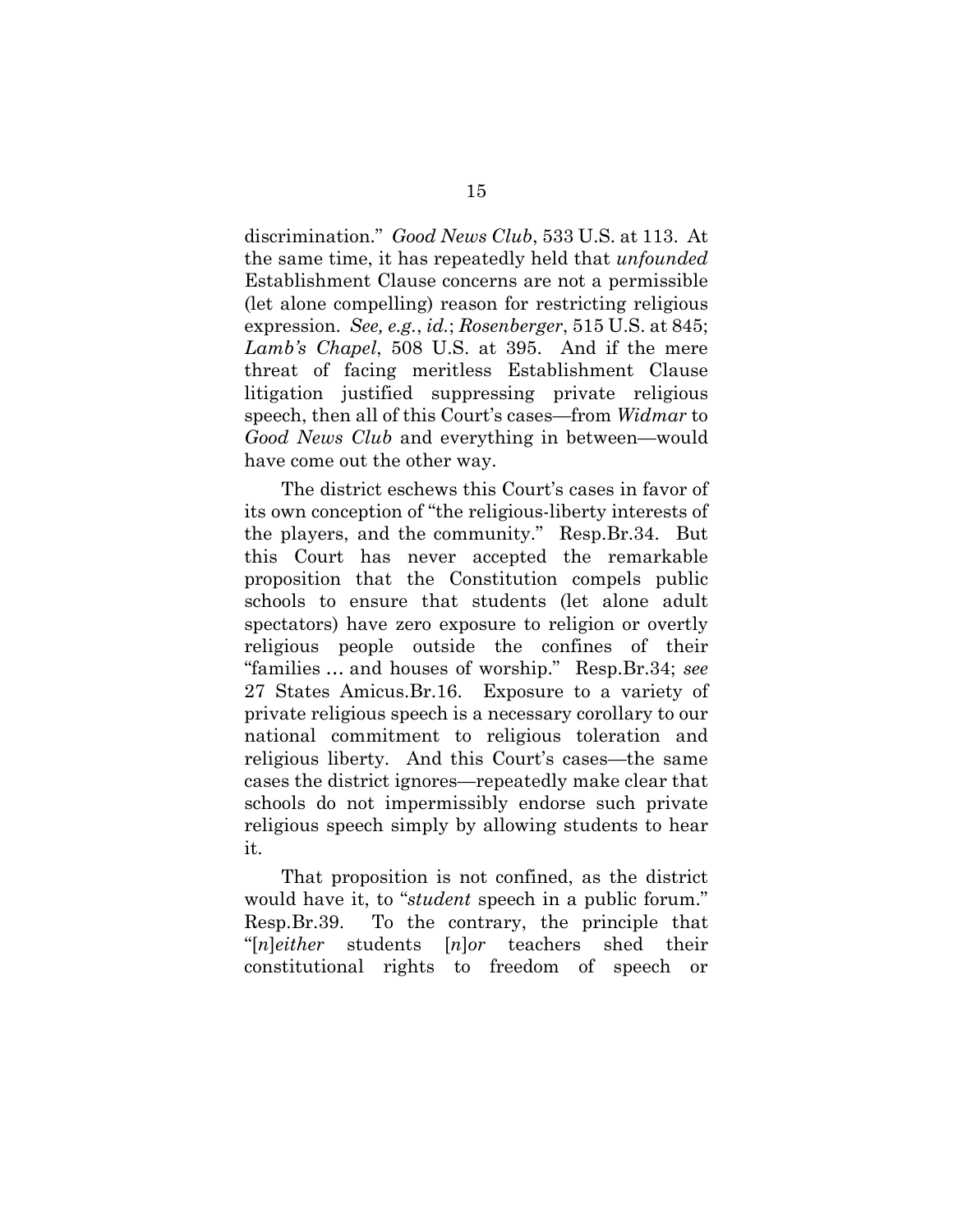expression at the schoolhouse gate," *Tinker*, 393 U.S. at 506 (emphases added), necessarily presumes that students are capable of understanding that teachers have First Amendment rights too. Vague concerns about preserving religious liberty by keeping schools a religion-free zone and ensuring an absence of discernibly religious role models are no match for those First Amendment rights.

Moreover, a reasonable observer is one familiar with both the relevant facts and this Court's precedents. Accordingly, as Judge Ikuta underscored, Pet.App.108, there is zero threat of endorsement here, especially in light of Coach Kennedy's well-publicized "pugilistic" efforts to preserve his individual right to engage in private prayers. But even assuming there were some legitimate fear of a mistaken perception of endorsement, the district could have readily dispelled it through the manifestly less restrictive means of clarifying that it was *not* endorsing Kennedy's speech, but rather was merely respecting his right to engage in private religious exercise. After all, the district was not shy about communicating its (incorrect) claim that it had to *prohibit* Kennedy's prayer to comply with the Establishment Clause. *See* JA104-11. The district does not explain why students and parents could be trusted with that mistaken message, but could not have grasped a correct statement explaining that the Constitution and this Court's cases actually require it to *permit* his private religious exercise. Indeed, "[i]f pupils do not comprehend so simple a lesson, then one wonders whether the … schools can teach anything at all." *Hedges v. Wauconda Comm. Sch. Dist*., 9 F.3d 1295, 1300 (7th Cir. 1993).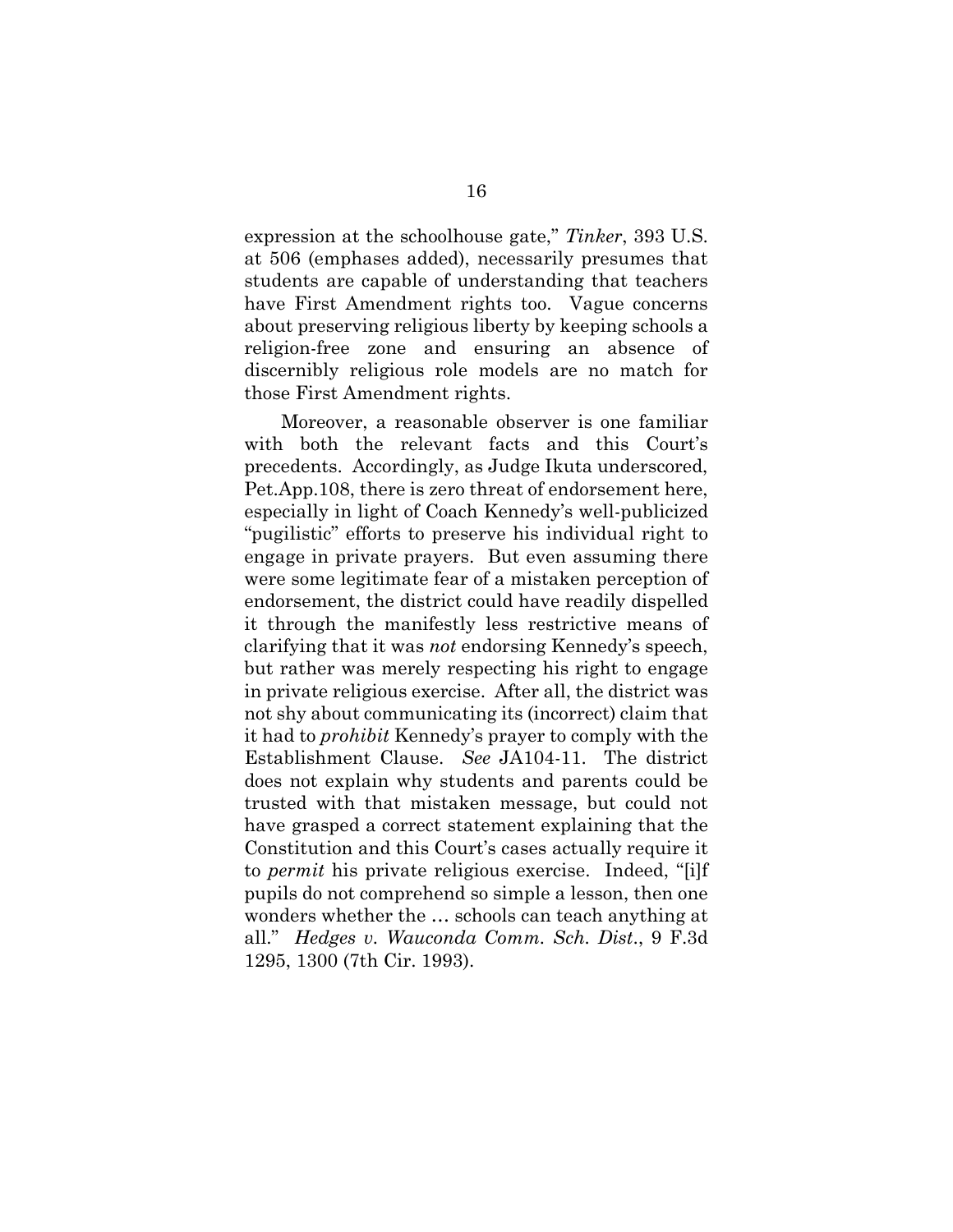The district complains that a disclaimer "would have signaled that the District permits anyone to use the field to speak on whatever they wish, no matter how much the District disagrees with the message." Resp.Br.42; *accord* Resp.Br.32. That reflects a fundamental misunderstanding of this Court's precedents. Allowing a teacher to cross herself before a meal or a coach to take a knee in prayer does not necessitate opening up either the school lunchroom or the football field as a public forum. The reason teachers and coaches have First Amendment rights on the schoolhouse side of the gates is not because *Tinker*  converts schools into public forums open to the local Satanists during lunchtime or gametime. Teachers and coaches have First Amendment rights even on school premises that they can access only because of their public employment because the government does not own everything they say while "on duty." Thus, to whatever extent the district suppressed Kennedy's private religious expression out of a perceived need to restrict access to the playing field or other school facilities, that concern was misplaced. Clarifying that schools face no prospect of losing the ability to control access to school grounds by allowing teachers and coaches an outlet for private religious expression will do far more to provide clarity to school districts than subjecting their actions to a balancing test.

3. In apparent recognition that this Court's precedents render its endorsement concerns illusory, the district attempts to shift gears and claim that its speech suppression "protected students against the pressure" to join Kennedy in prayer. Resp.Br.43. There are multiple problems with this anti-coercion rationale, starting with the fact that it is not what the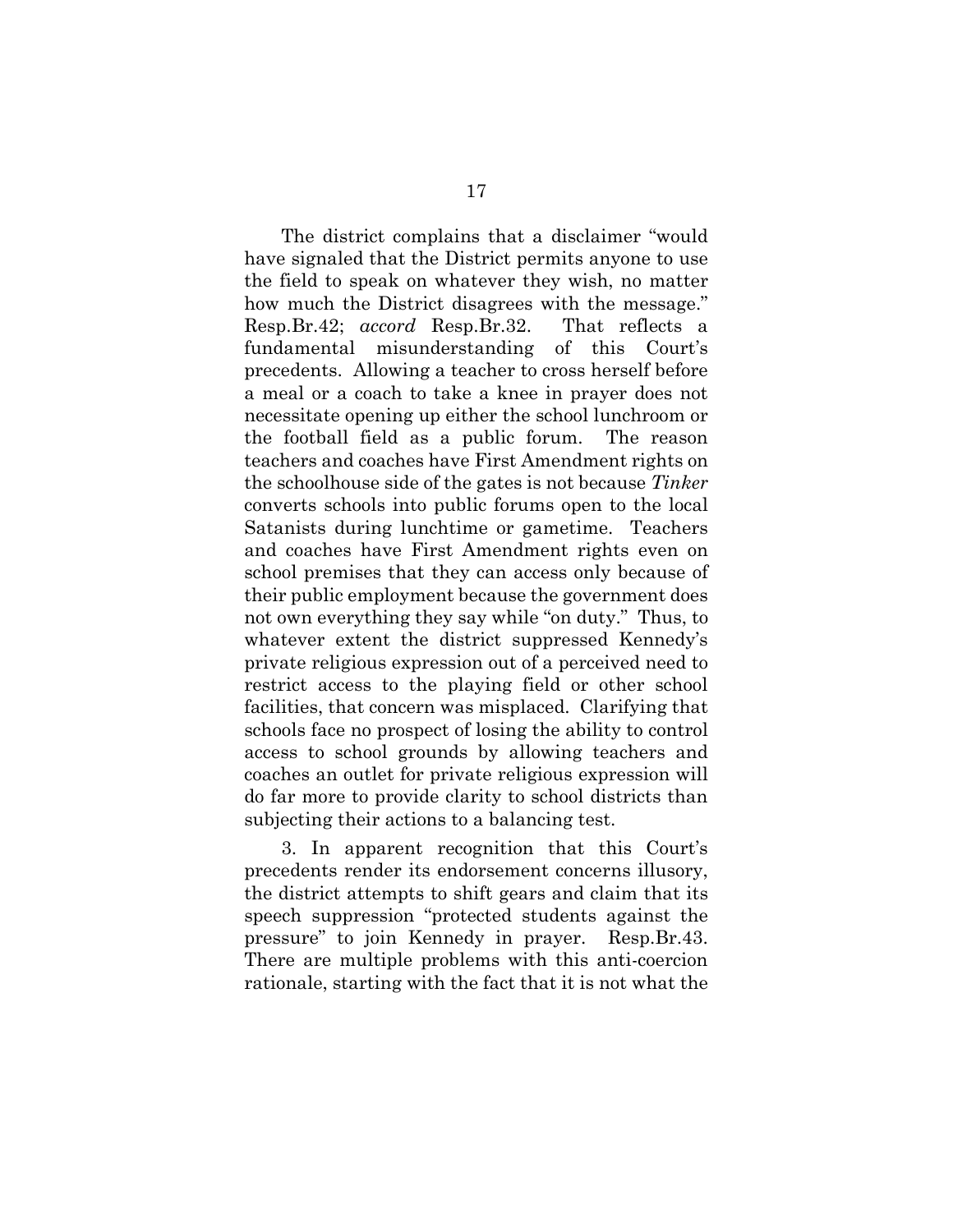district told Kennedy or anyone else contemporaneously. When the district disciplined Kennedy, it did not invoke any concerns that he had coerced anyone or even rest on generic Establishment Clause concerns. Instead, it specified that its concern was with endorsement. Once again, the record speaks for itself. Kennedy was disciplined for violating "the directives set forth in [Leavell's] October 23 letter." JA103. That letter, in turn, emphasized that school staff may not "*engage in action that is likely to be perceived as endorsing (or opposing) religion*." JA91. It did not identify any concern that Kennedy's "fleeting" religious exercise coerced anyone. The concern it identified was that it occurred "on the field, under the game lights, in BHS-logoed attire, in front of an audience of event attendees," JA92 circumstances that the district believed "would almost certainly" lead a court to find "District endorsement of religion." JA93.

The explanation for the exclusive focus on endorsement and the lack of any contemporarily expressed coercion concerns is straightforward. There is zero evidence that Kennedy ever even *asked* any player to join him in prayer, let alone threatened to withhold playing time should someone choose not to do so. To the contrary, the district itself publicly acknowledged that "[t]here is indeed no evidence that students have been directly coerced to pray with Kennedy." JA105; *see also, e.g.*, JA170 (Kennedy "never coerced, required, or asked any student to pray"). For the Bremerton players, it was, in fact, "a free country."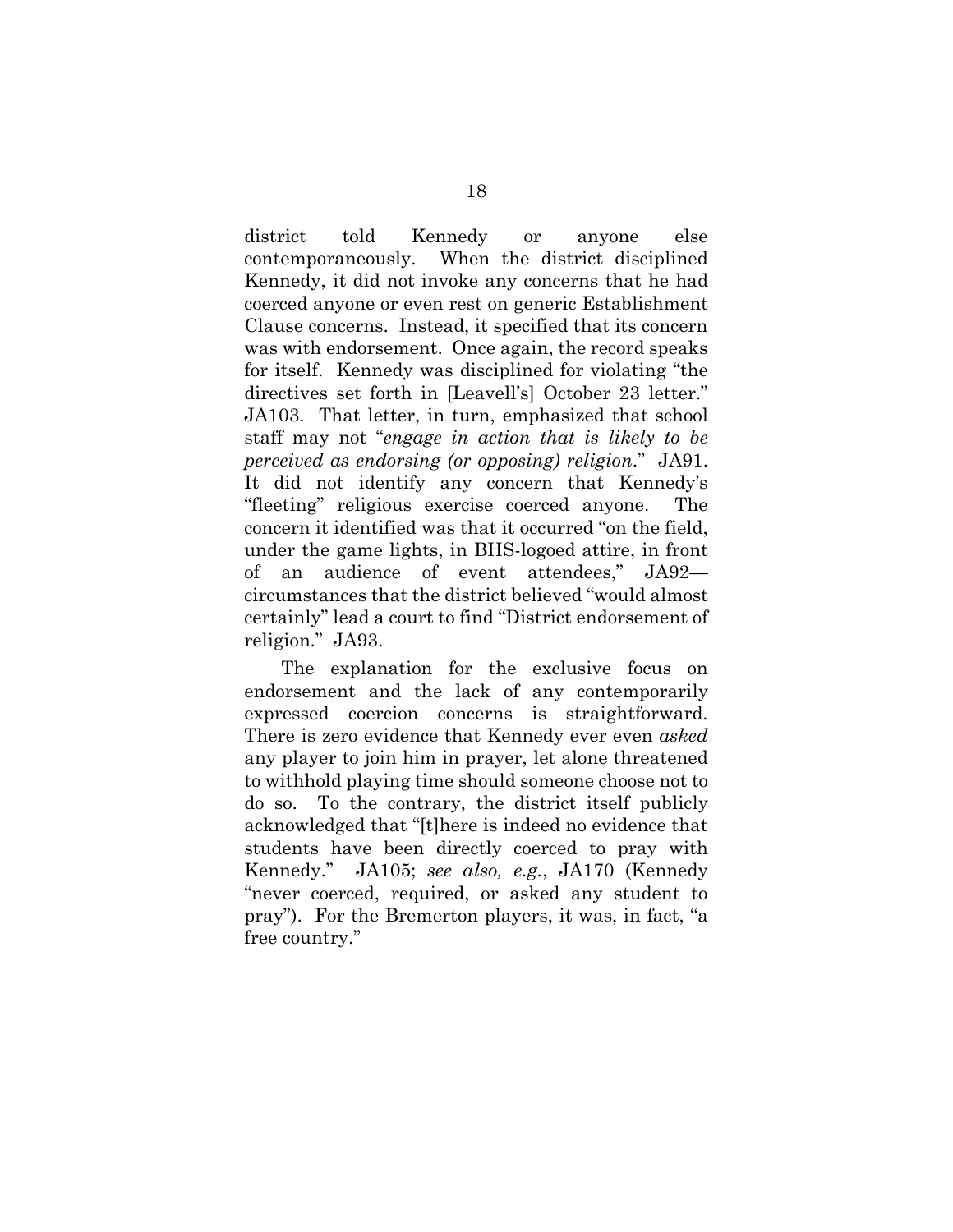What the district is complaining about, then, is not actual coercion, but at most "the compulsion of ideas," which the First Amendment protects. *Good News Club*, 533 U.S. at 121 (Scalia, J., concurring). The Establishment Clause requires much more than "discomfort-as-coercion." *See* U.S. Conf. of Catholic Bishops Amicus.Br.8-12. Any self-induced pressure students may feel to emulate those whom they admire—whether teachers, coaches, fellow students, or anyone else—is "one of the attendant consequences of a freedom of association that is constitutionally protected." *Good News Club*, 533 U.S. at 121 (Scalia J., concurring); *see* Kirk Cousins Amicus.Br.23. Such concerns are hardly limited to religious expression; they are inherent in permitting *any* private expression by teachers, coaches, or students. A teacher or coach who expresses his allegiance to a favorite team by wearing a team jersey risks the possibility that students will follow suit in an effort to curry favor. A teacher who punishes students for not falling into line—either by failing to cross themselves or by sporting a non-confirming jersey—engages in serious misconduct worthy of swift discipline. But a prophylactic rule against any private expression by teachers and coaches for fear that one of them might cross that line is antithetical to our constitutional traditions. When it comes to concerns with actual coercion, and not the mere compulsion of ideas, punishing any true coercion that actually materializes is the obvious less restrictive alternative to suppressing private speech. *See Ashcroft v. Free Speech Coal.*, 535 U.S. 234, 255 (2002) ("The Government may not suppress lawful speech as the means to suppress unlawful speech.").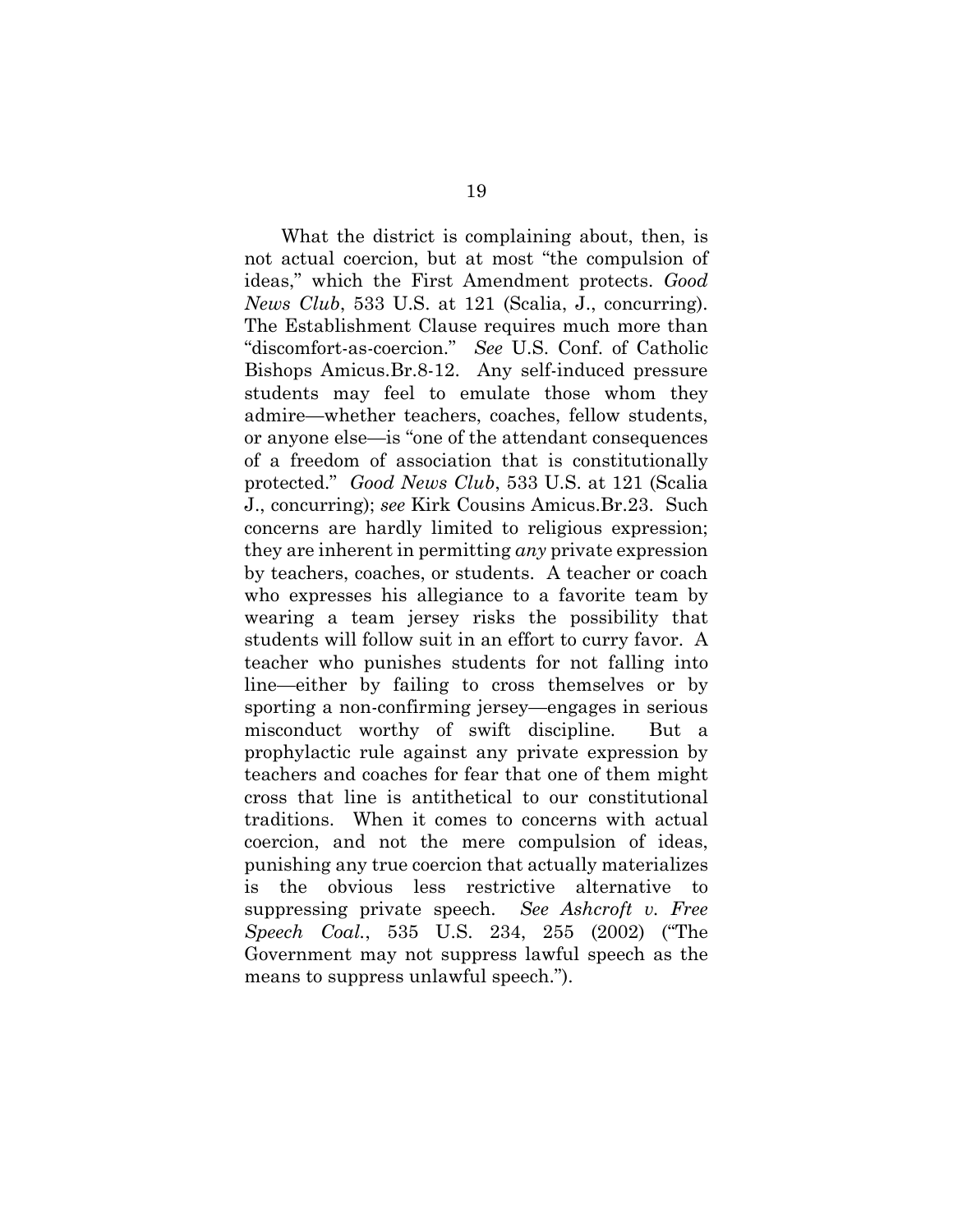Moreover, the district's post-hoc efforts to generate concerns of peer pressure from Kennedy's private prayers are wildly overstated. The district invokes vague testimony that, after Kennedy had been suspended, some parents told Leavell (or unidentified "other District employees") that their sons had "participated in the team prayers only because they did not wish to separate themselves from the team." JA356. But those concerns presumably arose from Kennedy's abandoned practices of using prayer in preand post-game team talks, where a player would have to separate from the team to avoid the talk. There is no evidence that the whole team, or even the bulk of it, participated in Kennedy's private prayer after the October games for which he was actually disciplined. The players who joined Kennedy on October 16 were "from the opposing team," Pet.App.8, and thus could not have "reasonably fear[ed]" that he would decrease their "playing time" or destroy their "opportunities" for "higher education" "if they [did not] participate," Resp.Br.43. As for the other two games, "no one joined him" on October 23, Pet.App.22, and only a few members of the public joined him on October 26, JA314-15.

For the same reason, the district's vivid image of players being forced to "stand up, turn their backs on the team, literally and figuratively, and walk away," Resp.Br.35, blinks reality. Because Kennedy waited until players had left the area and were singing the fight song before he knelt to pray, players actually would have had to turn their backs *on the team* to return to the 50-yard-line and kneel alongside him which no BHS player appears to have done.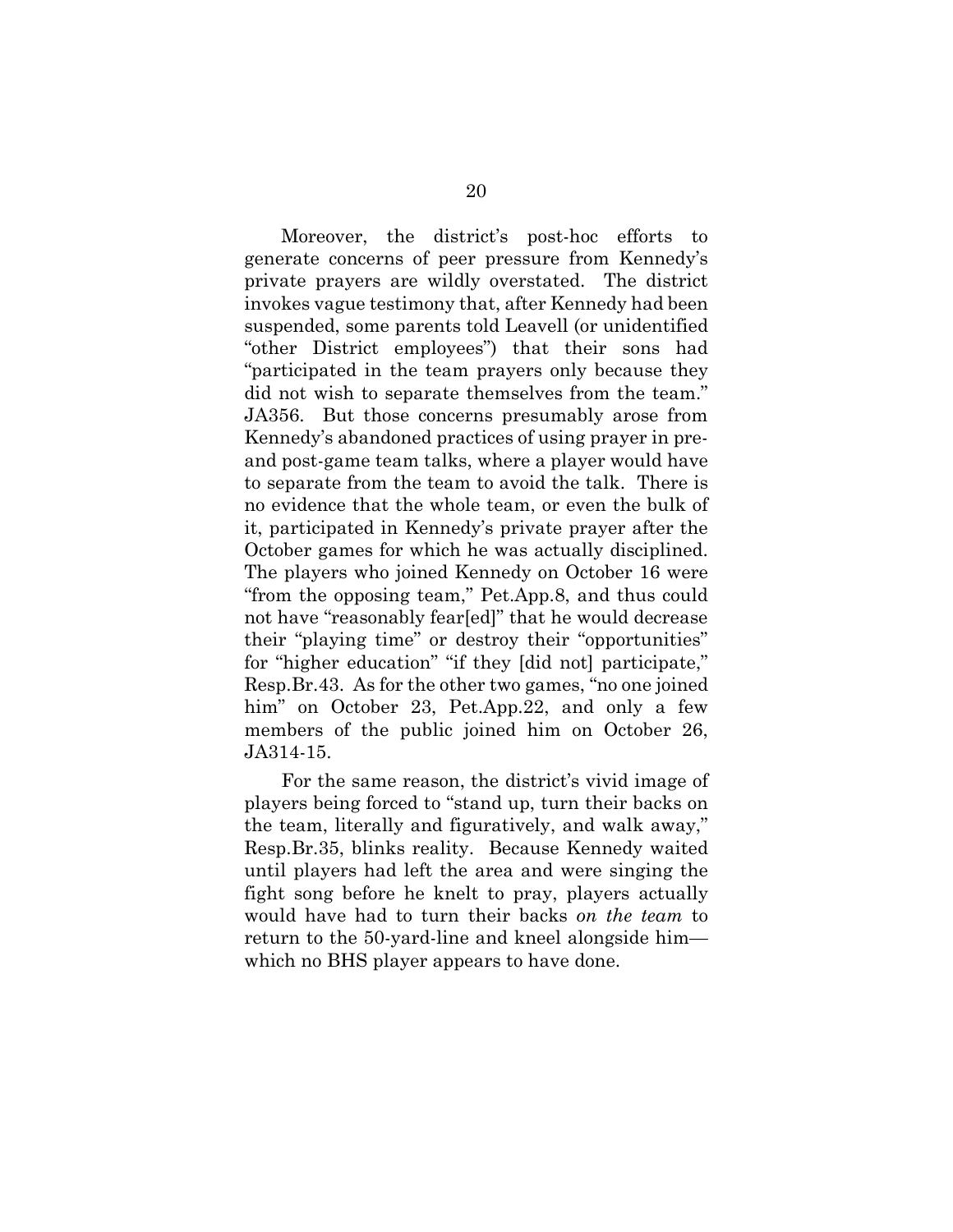Finally, the district suggests that the failure of students to engage in any personal religious observances after Kennedy was fired suggests that that coercion must explain their past participation. In reality, the likelier explanation for that absence of First Amendment activity is the profound chilling effect produced by Coach Kennedy's removal. Having seen their coach lose his job because of his religious expression, students could hardly be blamed for limiting their religious expression to their homes and "houses of worship," as the district evidently prefers. Resp.Br.34.

4. Unable to explain why the manifestly less restrictive means of appropriately educating students and spectators about the critical difference between government speech endorsing religion and private religious exercise, the district tries to shift the burden, faulting Kennedy for declining various "accommodations." *See* Resp.Br.50. But much as the district tries to portray Kennedy as the obstinate one, it was the district that took the hard line that it would consider only "accommodations" that forced Kennedy to shutter his faith behind closed doors. *See, e.g.*, JA94 ("It is common for schools to provide an employee whose faith requires a particular form of exercise with a private location to engage in such exercise during the work day, not observable to students or the public … Please let me know if you would like to discuss such accommodations."). The district's "accommodations" thus ignored that, just like a teacher seeking to give thanks in the school cafeteria or a player seeking to celebrate a goal on the field, Kennedy wanted to express himself in situ, rather than be relegated to "an area that a benevolent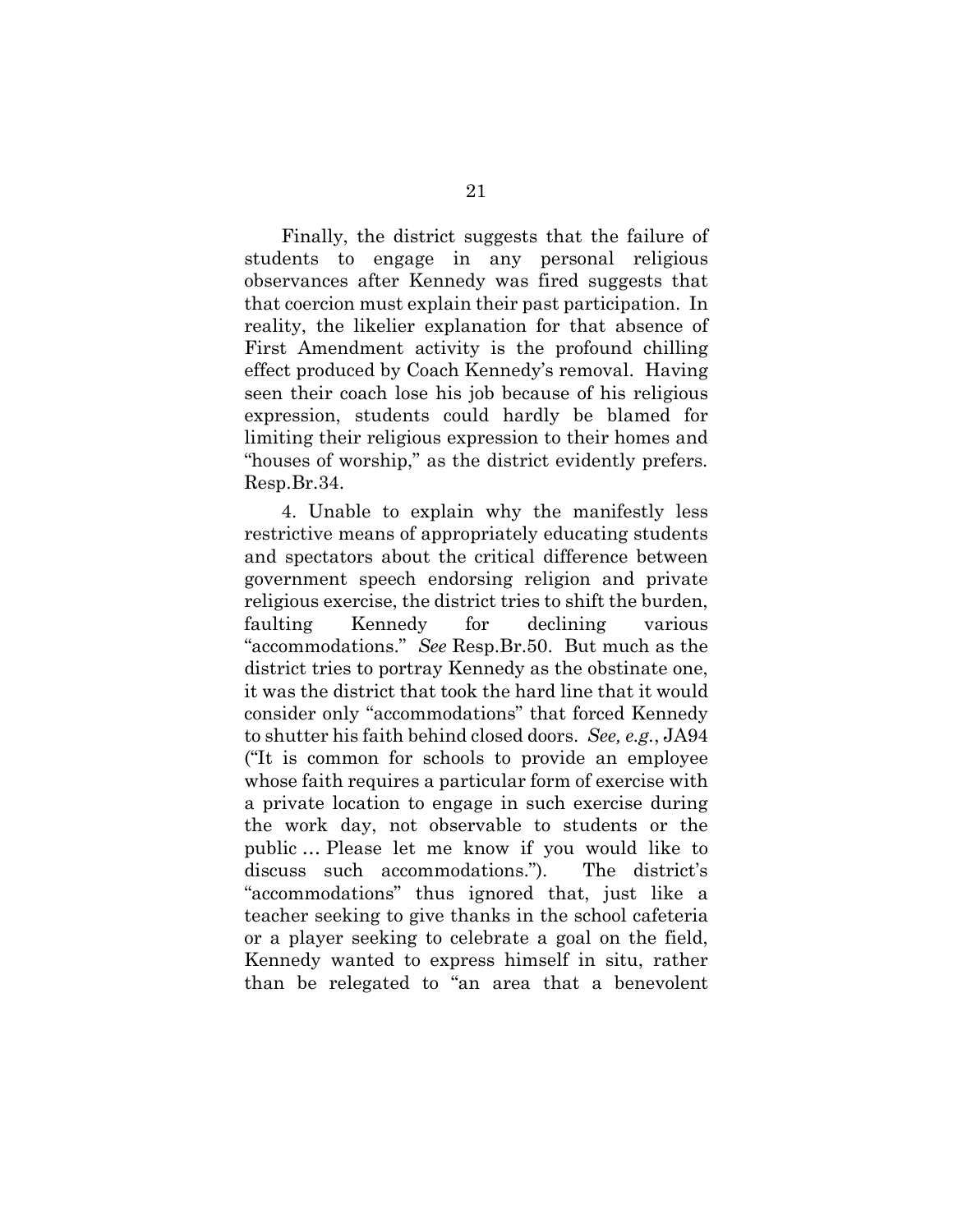government has provided as a safe haven for crackpots," *Tinker*, 393 U.S. at 513; *see* Am. Legion Amicus.Br.28-29[.5](#page-26-0)

Endeavoring to appear more obliging, the district notes that it "never expressed disapproval of [Kennedy's] prayers" following games in late September and early October, Resp.Br.22-23, even though Kennedy testified that they all took place on the field, JA340-42. But the reason for the absence of disapproval (and for the carefully phrased double negative) is ignorance, not benevolence. Both the principal and the superintendent submitted declarations attesting that they were "not aware of Mr. Kennedy praying on those occasions" and learned of it only several years later in this litigation. JA360, JA363. Moreover, the reason those on-field prayers escaped the notice (and opprobrium) of BHS officials appears to be that many of those prayers occurred at *away* games. That fact speaks volumes. When school officials at other schools simply allowed Kennedy to engage in a fleeting religious acknowledgement on the field, there was no media circus, no storming the field,

<span id="page-26-0"></span> <sup>5</sup> That said, Kennedy did endeavor to engage in his personal prayers at times when most players were engaged in post-game activities elsewhere, as his religious beliefs do not require others to join him in prayer. JA294. Moreover, while the district chides Kennedy for purportedly "ignor[ing]" its outreach, Resp.Br.50, it does not deny that "it was *the district* that declined Kennedy's counsel's repeated offers to meet after he received the October letters," Pet'r.Cert.Reply.5 n.1. The district now suggests that it might have let Kennedy "pray[] while the players returned to the locker room," Resp.Br.50, but what matters is what it offered at the time, which was only praying in "a private location … not observable to students or the public," JA94.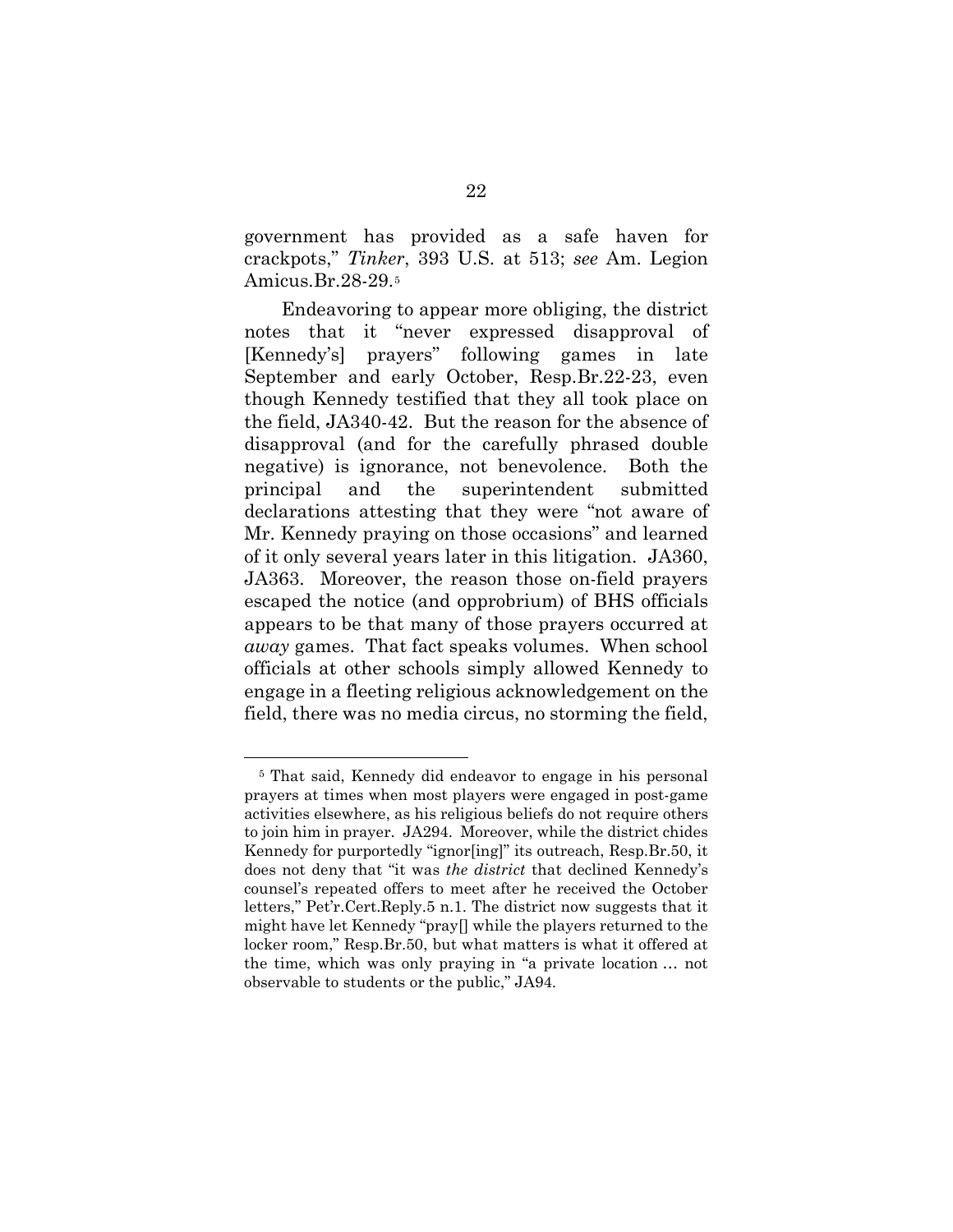and no demand for equal time by outsiders. The stark difference between home and away games underscores that the source of difficulties here was not Kennedy's brief, personal prayer, but the district's overreaction.

The district bemoans that schools face competing demands and lack clear guidance in avoiding the shoals of the Religion Clauses. But as the away-game non-events demonstrate, there is a clear path for avoiding controversy and liability: toleration of private religious speech, even when it comes from teachers and coaches. Moreover, the clear guidance schools need will not come from superimposing a balancing test, but rather is already provided by this Court's existing precedents. Those cases reaffirm, again and again, that schools do not endorse everything they fail to censor and need not fear Establishment Clause liability for permitting private religious speech on school grounds. Those cases also make clear that permitting private religious speech by students, teachers, or coaches does not convert the cafeteria or playing fields into public fora. Teachers and coaches have greater access to school grounds than the general public because they are teachers and coaches, but they do not leave their First Amendment rights at the schoolhouse gate. When schools recognize that and refrain from suppressing their private expression just because it is religious, they do not run afoul of the Establishment Clause, but rather "follow[] the best of our traditions." *Zorach v. Clauson*, 343 U.S. 306, 313-14 (1952).